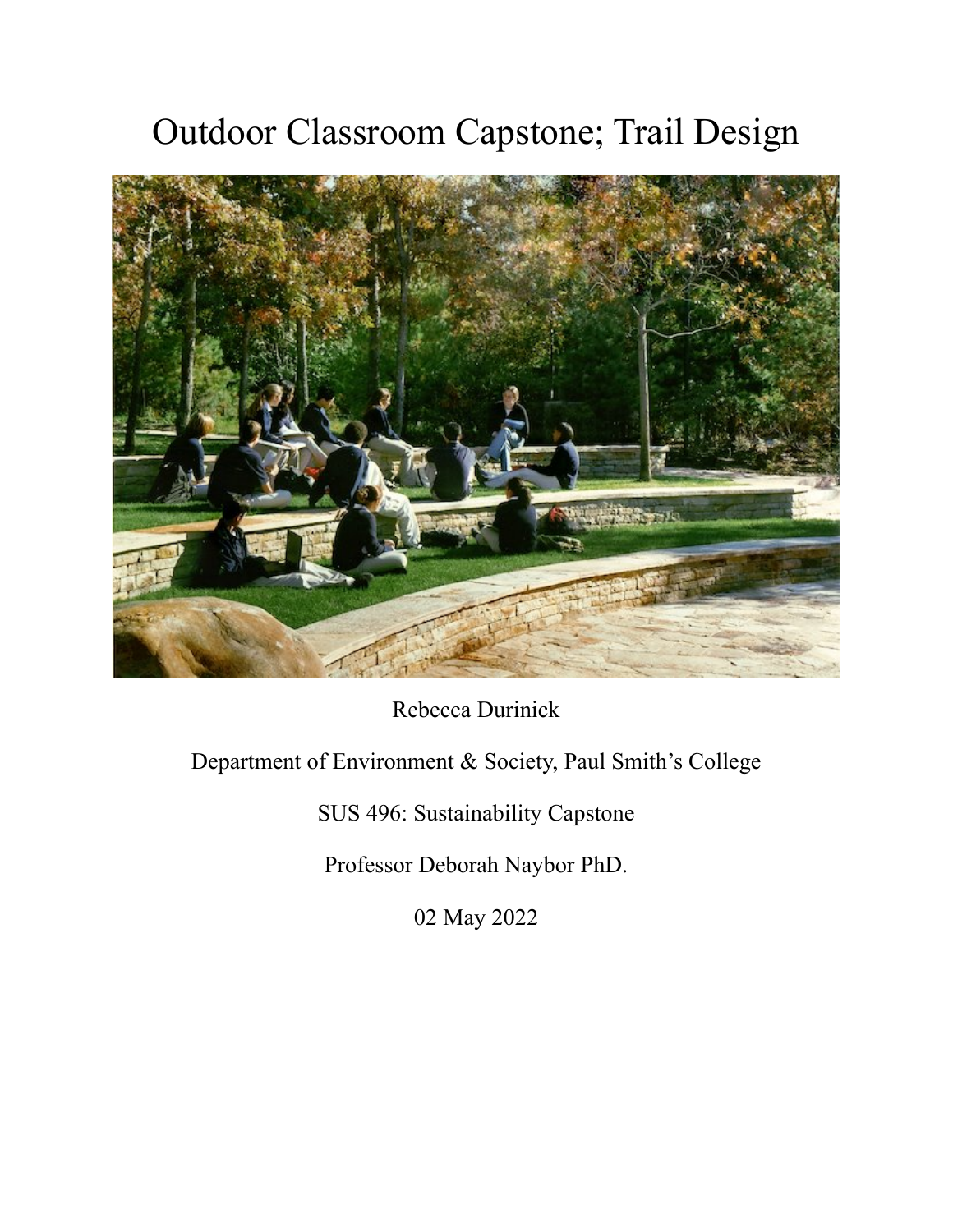## Table of Contents

| <b>Introduction</b>                  | Page 3  |
|--------------------------------------|---------|
| <b>Covid-19 Pandemic</b>             | Page 3  |
| <b>Health Benefits</b>               | Page 4  |
| <b>Experiential Education</b>        | Page 4  |
| <b>Sustainable Design</b>            | Page 5  |
| <b>Methodology</b>                   | Page 6  |
| <b>Faculty and Student Survey</b>    | Page 6  |
| <b>Land Analysis</b>                 | Page 8  |
| <b>Field Survey</b>                  | Page 9  |
| <b>Results</b>                       | Page 9  |
| <b>Faculty and Student Survey</b>    | Page 9  |
| <b>Land Analysis</b>                 | Page 11 |
| <b>Field Survey</b>                  | Page 14 |
| <b>Recommendations</b>               | Page 15 |
| <b>Outdoor Classroom Location</b>    | Page 15 |
| <b>Trail Location</b>                | Page 16 |
| <b>Trail Design and Construction</b> | Page 17 |
| Conclusion                           | Page 20 |
| <b>References</b>                    | Page 22 |
| <b>Appendix</b>                      | Page 25 |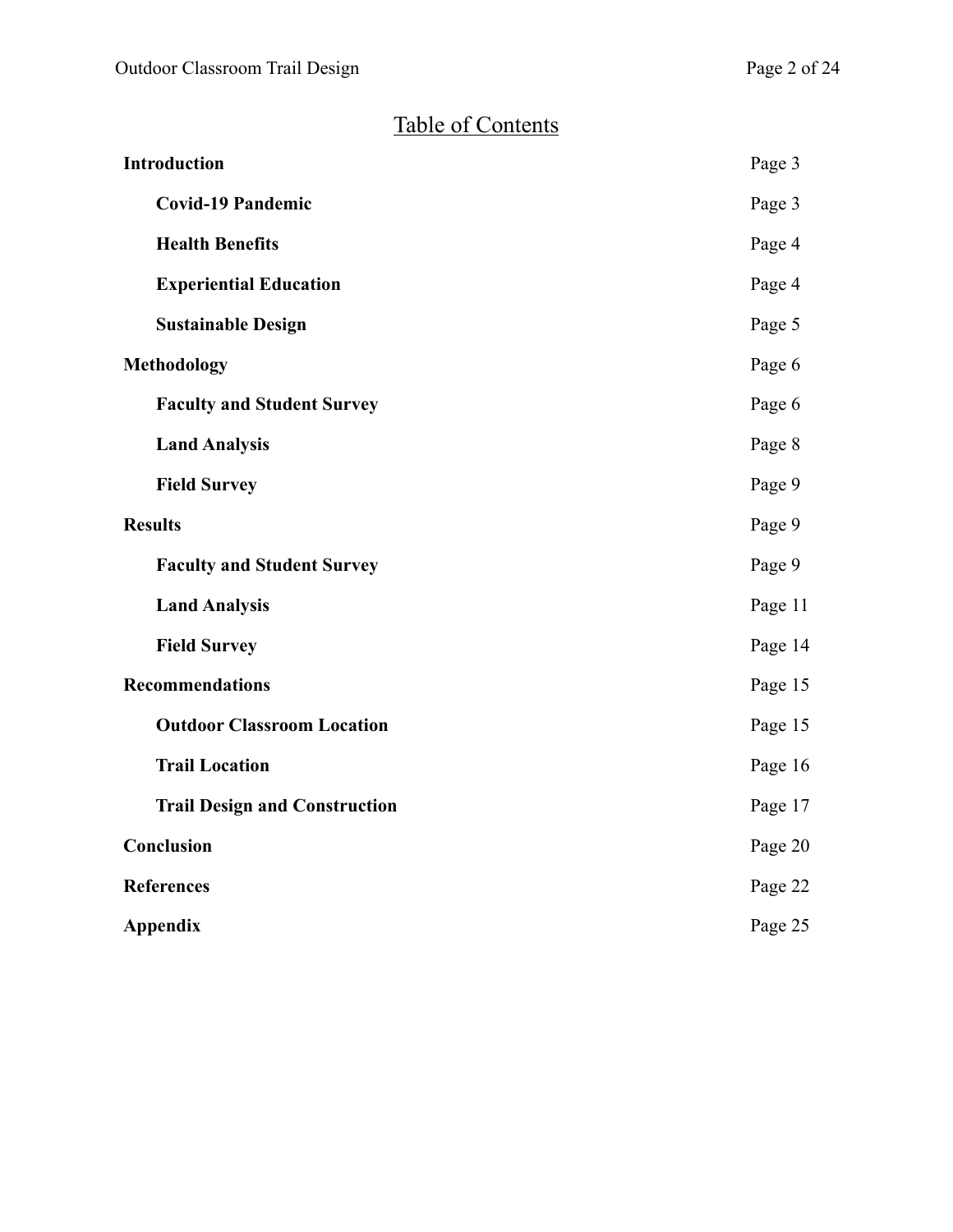#### **Introduction**

Paul Smith's College needs another outdoor classroom to fulfill the needs of faculty and students for outdoor learning. The current outdoor classroom is older and is normally reserved before the semester starts. There are also many educational and health benefits an outdoor classroom can provide. By adding another outdoor classroom, more students and faculty will be able to have class outside. Outdoor classrooms can result in the degradation of the nature the students are supposed to enjoy if mismanaged. Harming the natural landscape of the outdoor classroom is almost as if you're damaging an outdoor classroom itself. When designing, the outdoor classroom it is important to consider a sustainable design to reduce impacts on the landscape. This is especially true, because of the campus culture of sustainability and natural resource management. We want to determine what is the most sustainable outdoor classroom that would accomplish the needs of the users. My subject focus on the outdoor classroom design team is creating sustainable trails. Sustainable trails protect the environment, meet user needs and expectations, and require minimal maintenance.

#### **Covid-19 Pandemic**

During the coronavirus pandemic, there has shown an increased need for outdoor classroom spaces. Outdoor classrooms allow for appropriate social distancing outside of the confined classroom (Superville, 2020). It is a challenge for education institutions to provide safe learning space and continued experiential education within an indoor classroom. Professors have lectured classes completely over zoom because there was no available seating in classes. An outdoor classroom can allow for additional seating space, proper aeration, and social distancing during a pandemic (Superville, 2020). Outdoor classrooms can give students and teachers a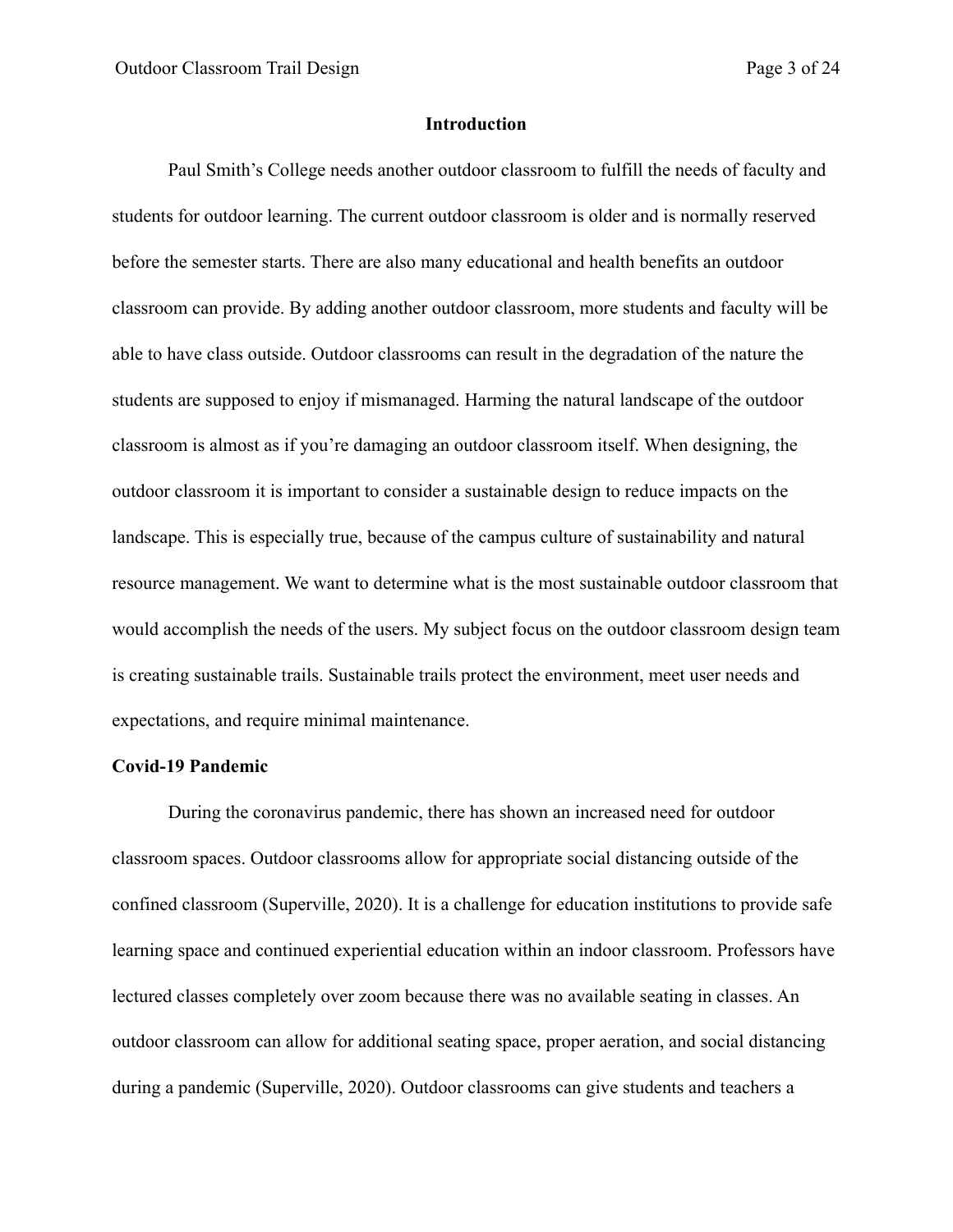break from wearing masks. For this reason, the outdoor classroom format has become popular since 2020 nationwide.

## **Health Benefits**

Research suggests there are other health benefits for students in outdoor spaces aside from pandemic prevention. Even young children that spend time outside have better health and learning outcomes than those who spend time inside (Largo-Wight et al., 2018). Health benefits include a decrease in myopia symptoms, better immune systems, and increased concentration (Largo-Wight et al., 2018). Nature is also stress-relieving. It stimulates less utilized areas of the brain and restores fatigued cognitive resources to cope and manage stress (Largo-Wight et al., 2018). Classes that utilize outdoor learning and nature study in conjunction with class materials showed these characteristics. Research also suggests that these benefits can extend past outdoor education, but also to core classes such as math or literacy (Largo-Wight et al., 2018). Outdoor classrooms are becoming more important as Americans are spending more time inside especially during the quarantines and restrictions. Americans are spending 90% of their waking hours inside (Samet & Spengler, 2003). An outdoor classroom can allow more students the opportunity to be in nature when they are otherwise required to spend a significant amount of time indoors.

## **Experiential Education**

Providing spaces that allow for experiential education is one of the most important things about an outdoor classroom. Experiential education is a hands-on learning method that encourages students to use problem-solving skills and analysis in real-world applications (Association for Experiential Education, n.d.). Teachers can use the outdoor classroom as a field example in classes. In a college geoscience outdoor classroom, students rated the field learning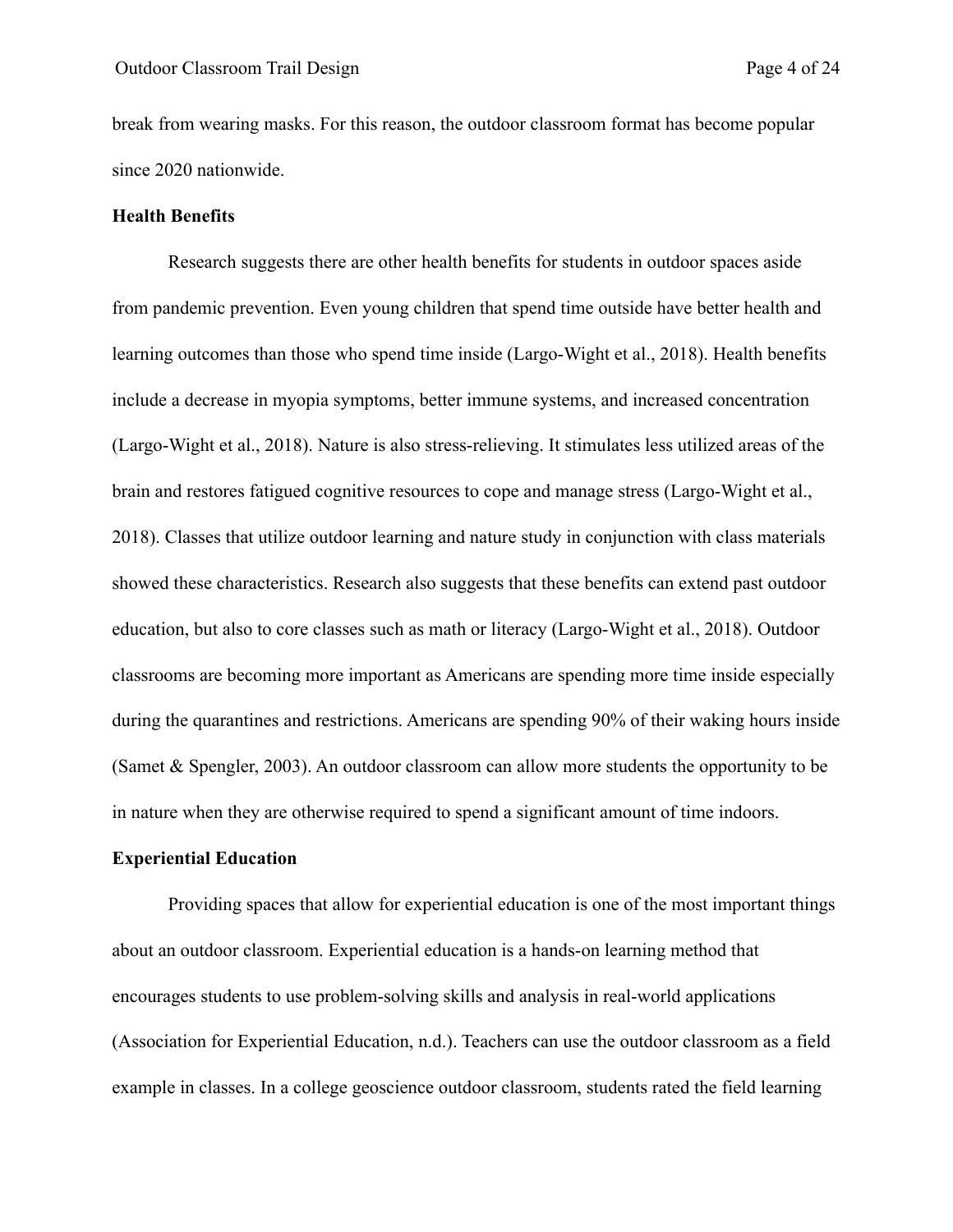experience highly as very useful and essential (Waldron et al., 2016). The students had an overall positive rating for the use of their outdoor classroom (Waldron et al., 2016). Paul Smith's College has many classes that could use an outdoor classroom for similar field learning experiences. Some examples are environmental resource analysis, park and recreation design, dendrology, ornithology, and other environmental and natural resource courses.

#### **Sustainable Design**

The outdoor classroom design takes into account the impacts on the environment. One of the major long-term impacts is from trails. Foot traffic and social trails can affect the soils and plants of the area. When visitors are not constrained to formal trails, unsustainable informal trails could occur (Barros & Pickering, 2017). They can damage plant communities that are slow to recover when they are disturbed (Barros & Pickering, 2017). Aconcagua Park in the Andes struggles with having a large amount of informal social trails. A study done in the park found that only 10% of the vegetation in the park has not been damaged by visitor use (Barros & Pickering, 2017). Similarly in Hong Kong, they noticed trail degradation due to poor trail design, lack of maintenance, and a large number of visitors (Ng et al., 2018). Poor trail design can include improper trail grades. A sustainable trail grade should be on average a maximum of 10% grade (American Trails & Massachusetts Department of Conservation and Recreation, 2008; US Forest Service, 2007). Lack of maintenance can cause erosion and the decline of structures. Proper sustainable trail planning and maintenance are essential to prevent the degradation of the land surrounding the outdoor classroom.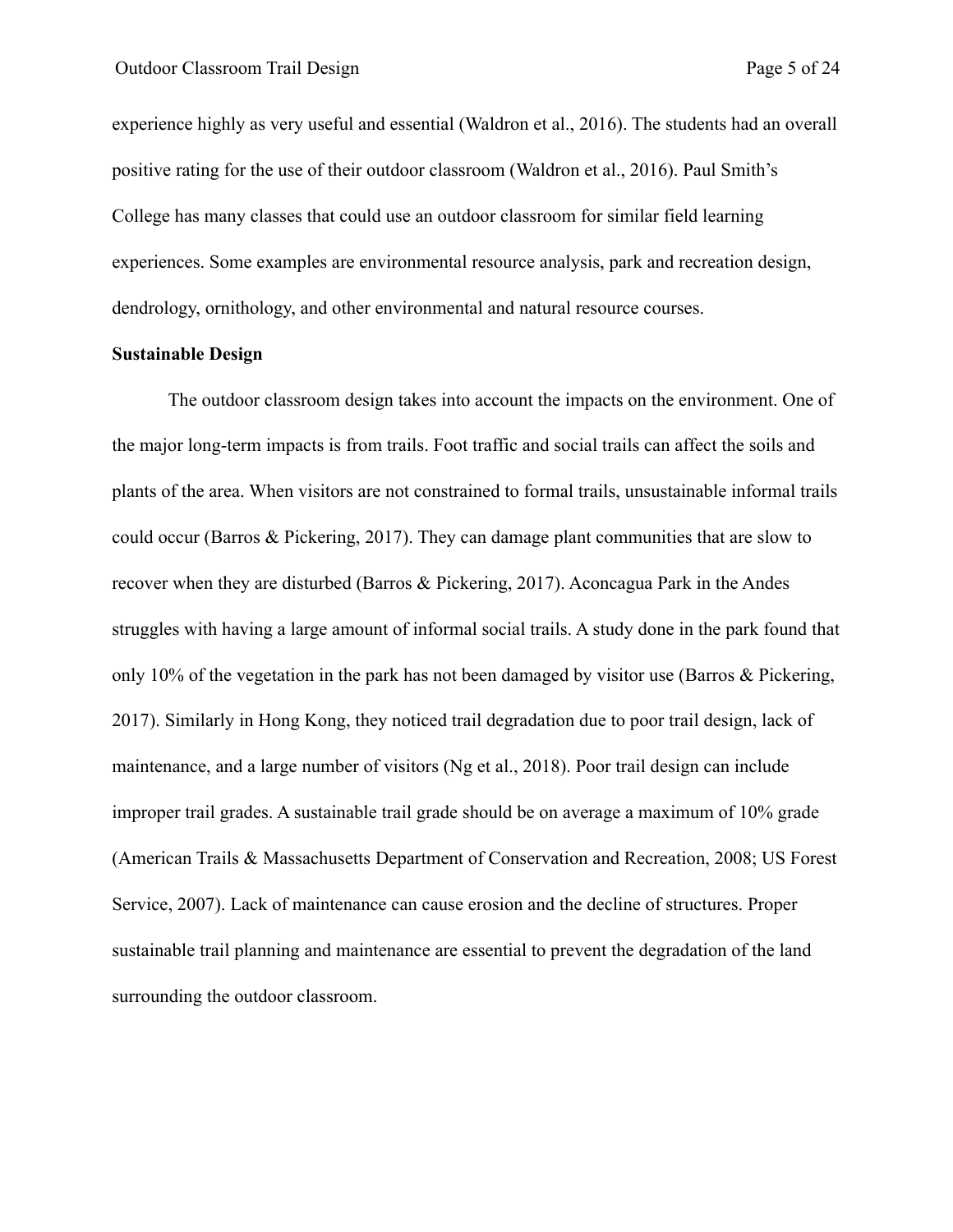#### **Methodology**

## **Faculty and Student Survey**

The purpose of our study is twofold: determining if there is a need for an outdoor classroom and the best design features. We decided to use a self-administered online survey through Google Forms. These surveys were focused towards the two key user groups for the outdoor classroom: the Paul Smith's faculty and students. According to the Paul Smith's College website (2021), there are approximately 750 Paul Smith's students. There are 32 majors available to Paul Smith's students. There are approximately 70 faculty in the directory including adjunct professors at Paul Smith's College. The 5 departments that faculty are categorized into are business and hospitality, environment and society, forestry, and graduate studies.

We conducted a simple random sampling was conducted of the faculty and student bodies. All faculty and students were sent an email to the google forms survey. We did not do a stratified or clustered random sampling to ensure an equal representation across majors and departments, because of time limitations. Due to the title "Outdoor Classroom," certain majors and departments that may be less inclined to take the survey. This creates a bias towards outdoor and environmental majors. An incentive to take the survey was not given and was optional to faculty and students. A prize or incentive may also encourage other majors to participate. Given more time future surveys should consider utilizing a clustered random sampling to ensure all students and faculty are represented. Sampling our two user populations is easier than the larger surrounding community because we had email access. This saves time and resources by excluding individuals outside the Paul Smith's community. Due to this, there is a biased towards the Paul Smith's community. Other staff on campus were also excluded. This includes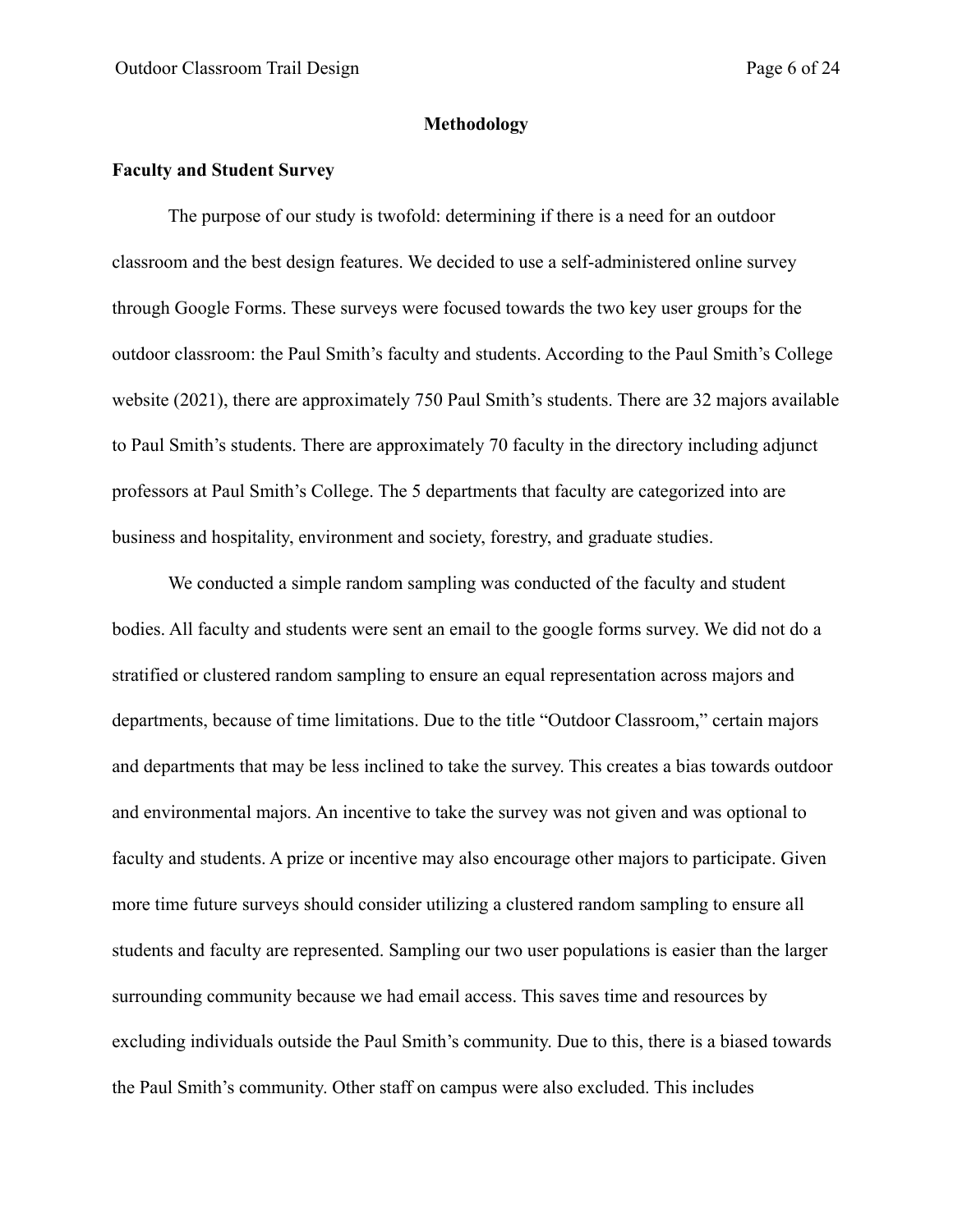individuals that may oversee the outdoor classroom such as administration, maintenance, and facilities.

We determined that faculty and students should be surveyed separately, because of the separate needs and perspectives. While there are some similar or the same questions there are a significant amount that are only applicable to either students or faculty. For example, students are asked, "what major are you in?" Where as faculty are asked, "what department(s) do you teach in?" The study utilized both qualitative and quantitative data. One example of quantitative data that we used was, "how many students do you need to accommodate in one class?" Faculty have the option to respond with 5-10, 11-20, 21-30, and more than 30. This question provides us with the normal class size that would have to be accommodated in our outdoor classroom. An example of a qualitative question is, "during the COVID pandemic (Spring 2020 to now), would you feel safer teaching outdoors?" One response to this question is "yes, but only if students could be socially distanced or still wore a mask." This is one of the multiple-choice questions. We included multiple-choice questions, checkboxes, and short answer. Multiple-choice questions were used to find singular answers like in the previous question. Checkboxes allow the survey taker to select multiple options. These questions were mainly focused on design preference, needs, and what department they are in. Short answer questions were used when there were a significant amount of data that could be collected. Leaving these questions as short answer also allows time-saving for the survey taker and the researcher. One example of a short answer question for faculty is "what classes would teach in an outdoor classroom?" We also used a short answer question for the accommodation needs of the students, because they can be very specific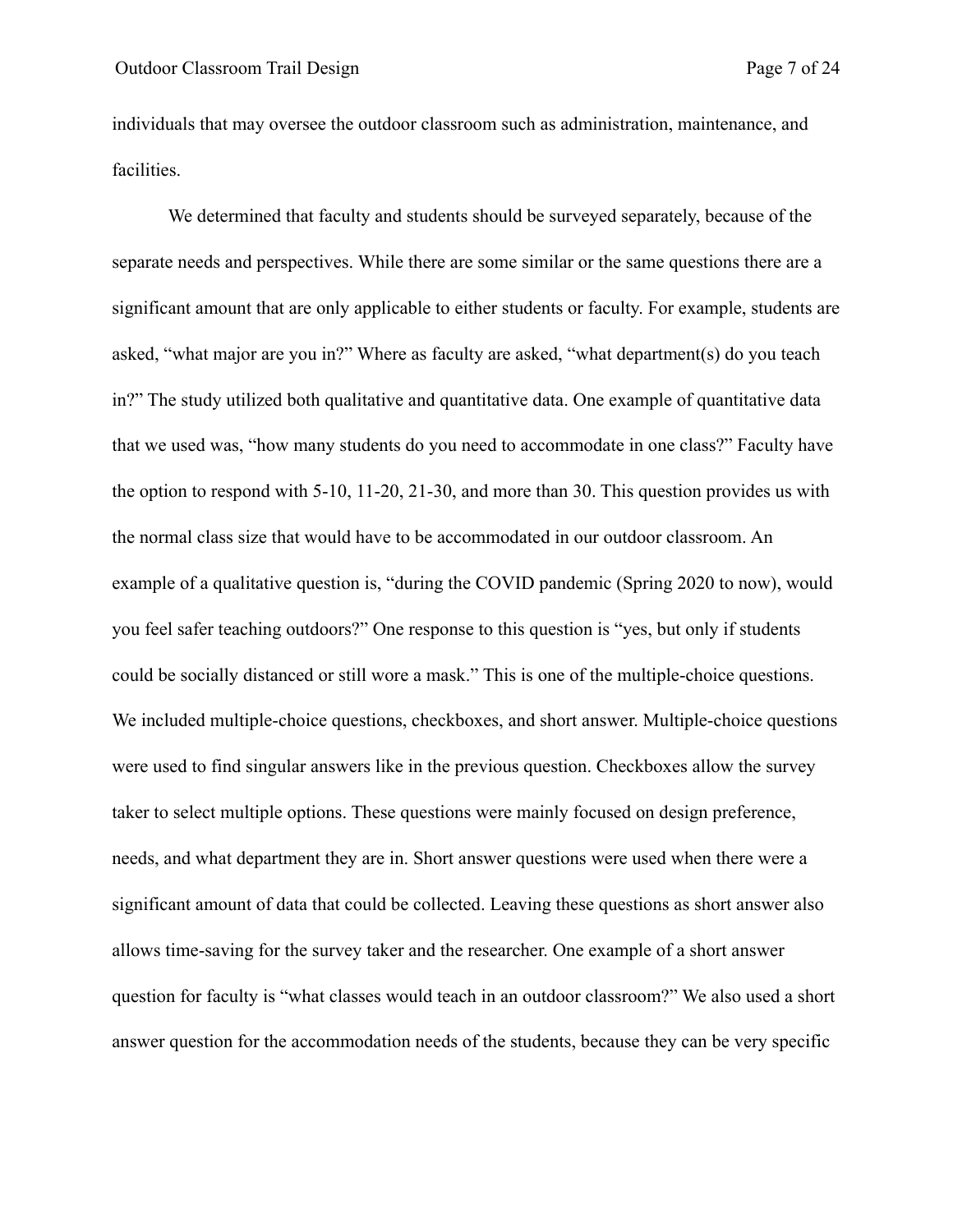to the individual and varied. Accommodations for teachers were more likely to be education centered and similar, so we used checkboxes.

In many of the questions, we provided options such as no opinion, not applicable, or other. No opinion was used for design questions. If the participants are not concerned with certain roof materials then it gives the designer flexibility in design. Questions with answers that included other allowed for further input from the participants. This was in the form of a short answer box. There were only two questions in each of the surveys that required previous experience with the outdoor classroom. If the student or instructor was unfamiliar they could select the not applicable box.

## **Land Analysis**

We conducted a land analysis of each of our proposed sites. We considered many factors for an outdoor classroom site, such as slope, convenience of location, trees, noise, wind, exposure, and moisture. These factors were determined based on design plans and survey results from faculty and students. We walked to each site and make considerations based on these factors. We also used GIS to provide more analysis. Some of the main use of GIS was to determine which locations were convenient for classes to walk to. We put a radius limit of 500' from the three major academic buildings in GIS. We determined a 500' buffer from the buildings was within a reasonable distance to walk from an indoor class without taking up class time. It also means that it is close enough for students to walk to the bathroom in these buildings. We then collected all of this information and excluded sites based on this data.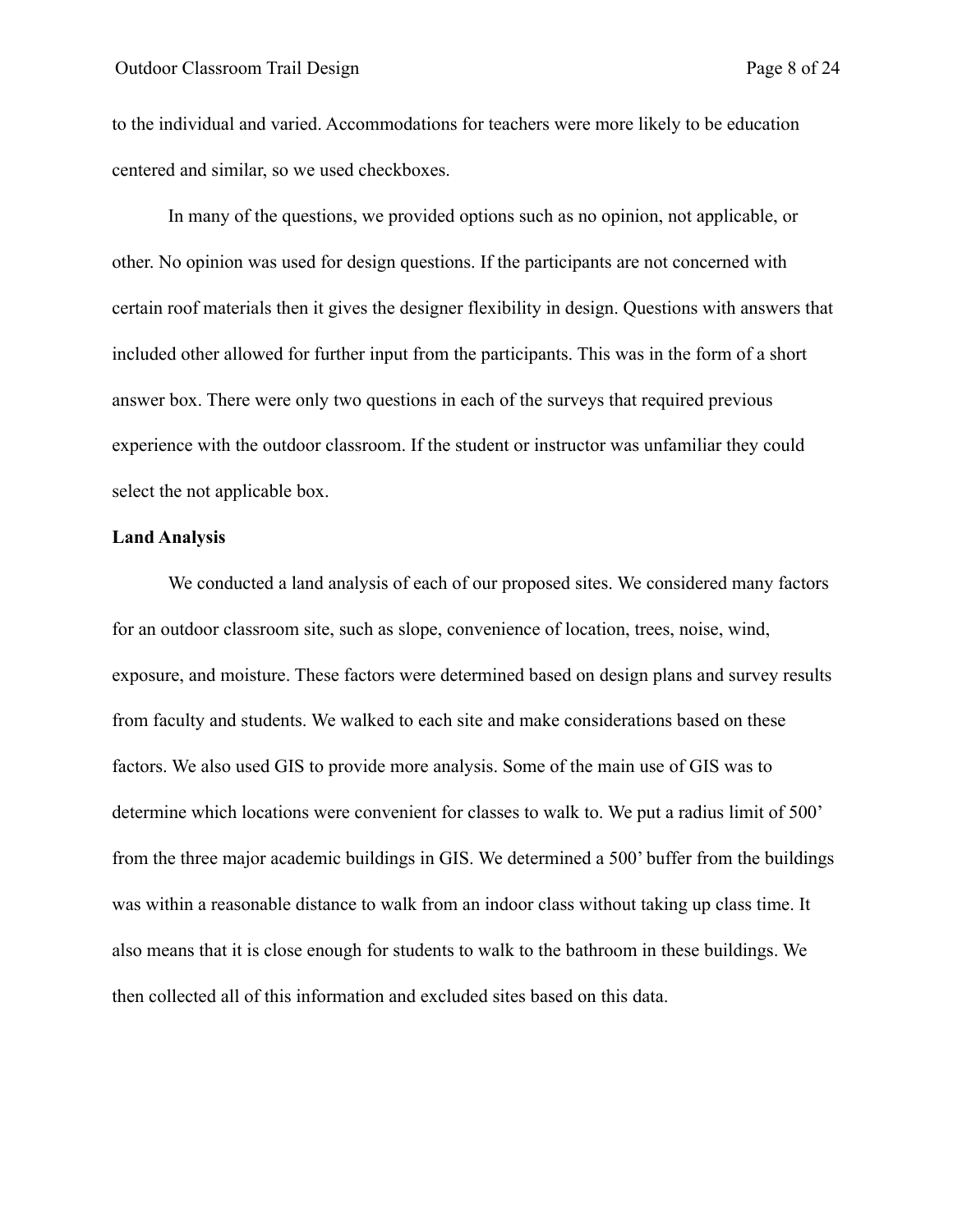## **Field Survey**

We used basic land surveying techniques to determine the existing slope of the project site. To accomplish this we had to obtain data on changes in elevation for the existing social trail to the current outdoor classroom and the proposed site of the new classroom. First, we measured distances between changes in grade using a measuring tape. Then using an engineer's level and a graduated level, we measured the differences in elevation. We started at the paved access road between Freer and Cantwell buildings to various grade break locations along the social trails to the existing classroom. Then we measured the grade from the path from Pickett and to the proposed new classroom site. Slope calculations were done to determine the changes in topography, using a simple "rise over run" formula. Once the percentage of the grade was calculated, the existing average grade was compared to recommended slopes for trails.

#### **Results**

#### **Student and Faculty Survey**

#### *Student Survey*

There was a total of 54 students that took the survey. Students that were familiar with the outdoor classroom favored the location and design (Figure 1.4). There were 38 students (73.1%) that liked the location of the outdoor classroom. Only 8 students (17.4%) said that they disliked the location (Figure 1.5). 34 students (63%) preferred to learning outside rather than inside (Figure 1.6). Only two students (2%) choose a preference for learning indoors. There were 11 students that had no opinion on learning indoors or outdoors. There were also 7 students that choose other, because they felt it depended on the subject and weather. When asked what accommodations students needed they had a variety of answers (Figure 1.8). Many students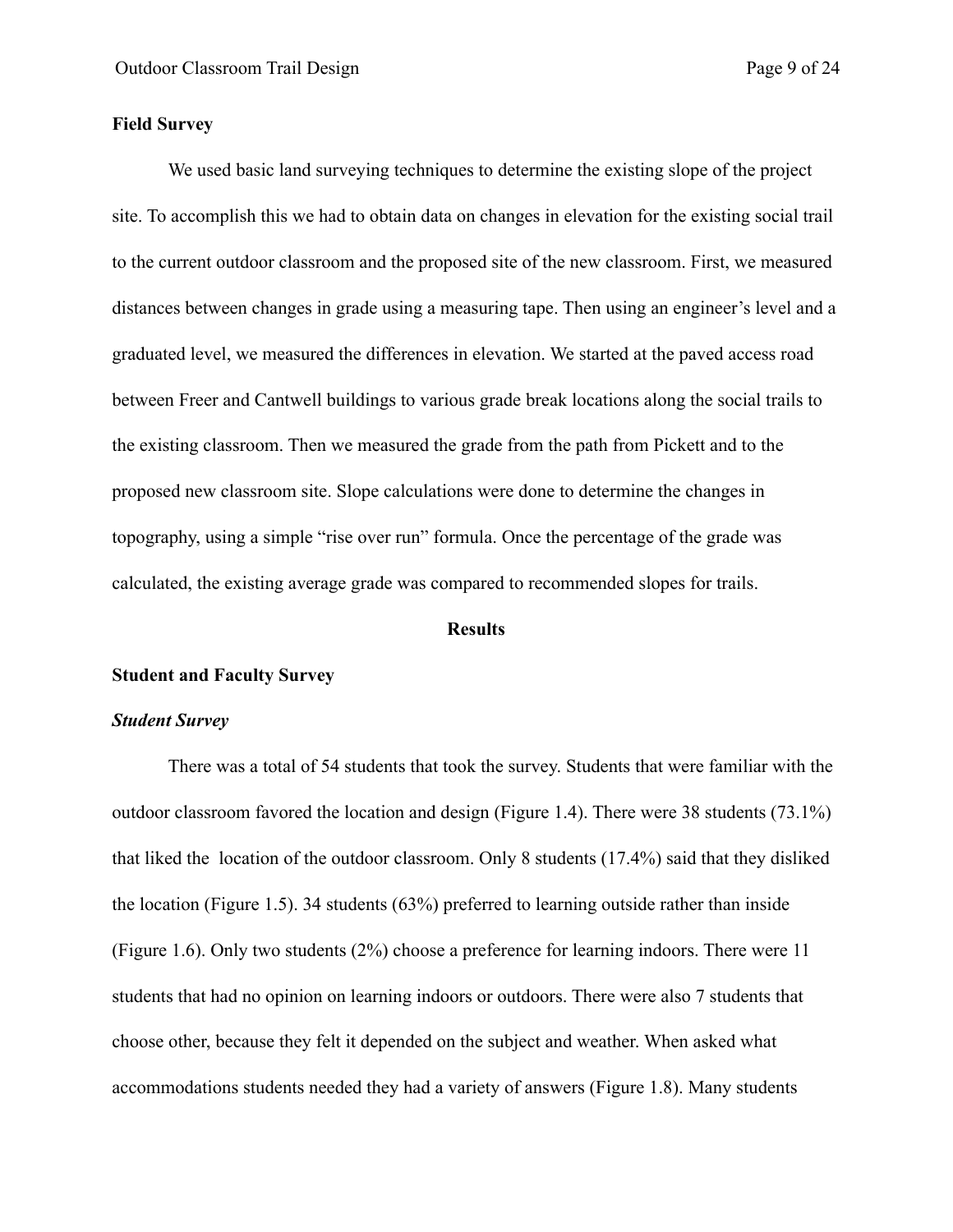wanted a desk and chairs. There were 5 students that requested no stairs or an accessible location. Many of the students would safer in an outdoor classroom during Covid-19 (Figure 1.10). There were 23 students (43.4%) that strongly agreed to the statement. Many students felt that they learned better in an outdoor classroom (Figure 1.11). There were 11 students (20.4%) that said they strongly agree that they learn better in an outdoor classroom. Fifteen students said that they agree (27.8%) that they learn better in an outdoor classroom. Only 6 students  $(11.1\%)$ had said that they strongly disagreed with the statement. There was a similar response to the next question that asked if they felt more engaged in an outdoor classroom (Figure 1.12). There were 14 responses (25.9%) strongly agreed. Twelve students (22.2%) had agreed with the statement. The number that disagreed with the statement as the previous question.

#### *Faculty Survey*

There were 15 faculty that took our survey. Most of the faculty do use the outdoor classroom (Figure 2.2). There were 3 faculty that never use the outdoor classroom. The majority of faculty use the classroom seldomly. Four of the faculty utilize the classroom sometimes. There were 2 faculty that indicated they used the outdoor classroom often. Only one instructor indicated that they use the outdoor classroom frequently. There were 5 faculty (33.3%) that use the outdoor classroom, but do not make reservations (Figure 2.5). Only one instructor found it difficult to make reservations (Figure 2.5). Three of the faculty do not find it difficult to reserve the outdoor classroom (Figure 2.5). Four of the faculty (26.7%) take students to other locations, because of insufficient outdoor teaching facilities (Figure 2.6). A large number of teachers (9) take students to other locations, but not due to a lack in outdoor teaching facilities (Figure 2.6). Similarly to the students the faculty also liked the location of the outdoor classroom (Figure 2.8).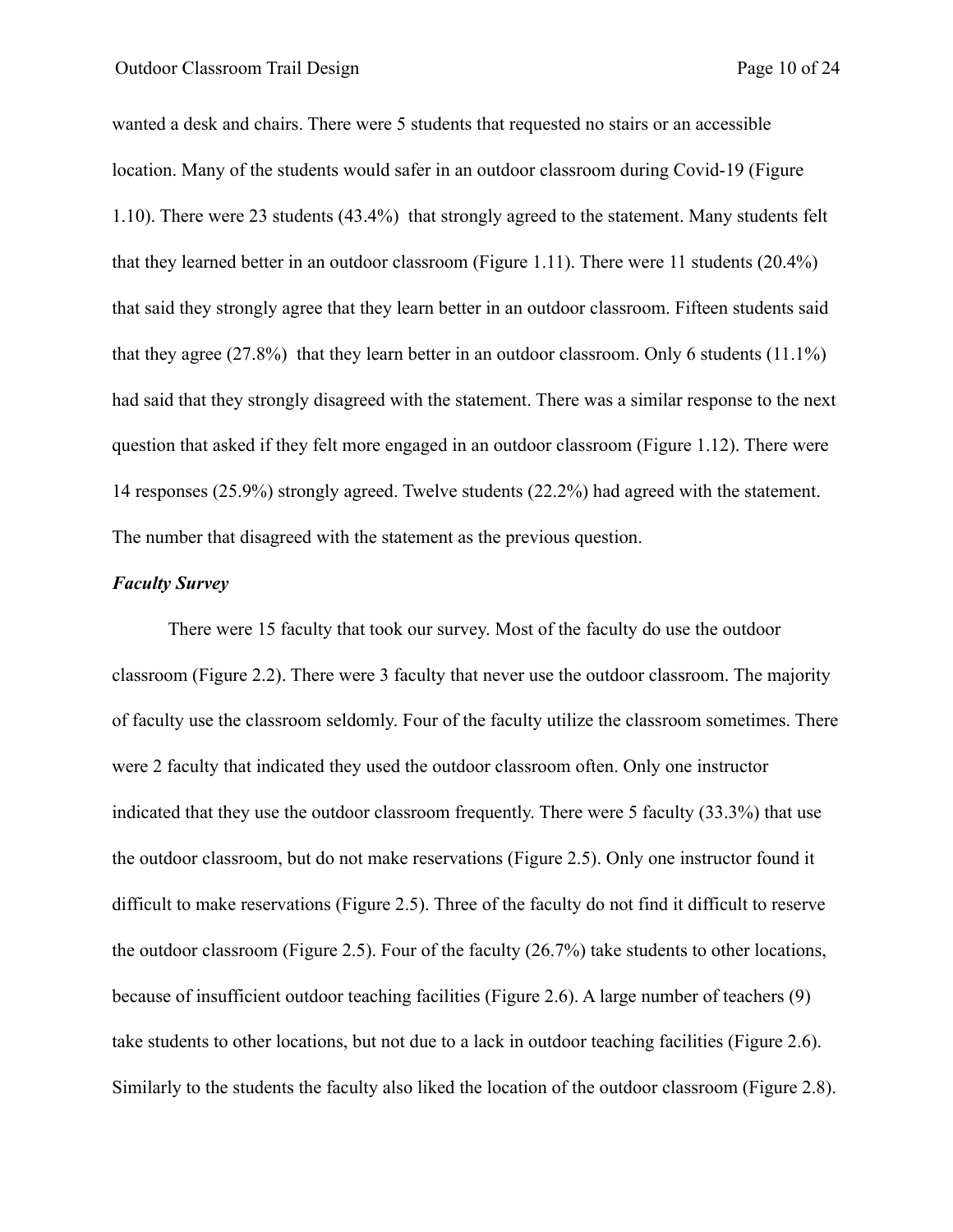There were 9 faculty (69.2%) that liked the location. Only one instructor (7.1%) dislikes the current location.

## **Land Analysis**

We initially found seven different possible locations for an additional outdoor classroom shown in figure 3.3. The 500' buffer excluded three of our possible sites. This included the rosta church, ice rink, and alumni park. Four sites fulfilled the 500' walking distance. These sites were behind the library, the labyrinth, hammock hill, and across from the current outdoor classroom. After looking for a more accessible location we also conducted a site analysis of the great lawn.

#### *Rosta Church*

The first excluded location is the gazebo also known as the rosta church. We determined this location to be too steep for sustainable trails. The gazebo also has a large slope making it challenging for people with disabilities or injuries. The site also did not have enough room to fit the average class size that would use the outdoor classroom. This would require additional clearing and leveling to make the site suitable for the needs of the users.

#### *Ice Rink*

Our next site was across from the tennis court/ice rink. This location had readily available trails and an isolated location. We still found the tennis court to be too far from academic buildings making it inconvenient for teachers. This is we think that the VIC amphitheater is generally unused. It is a far distance away from the classrooms possibly causing an outdoor classroom to be underutilized if located across from the ice rink. The ice rink/tennis court may also be loud when in use which could be bothersome to instructors. The ice rink is near the gym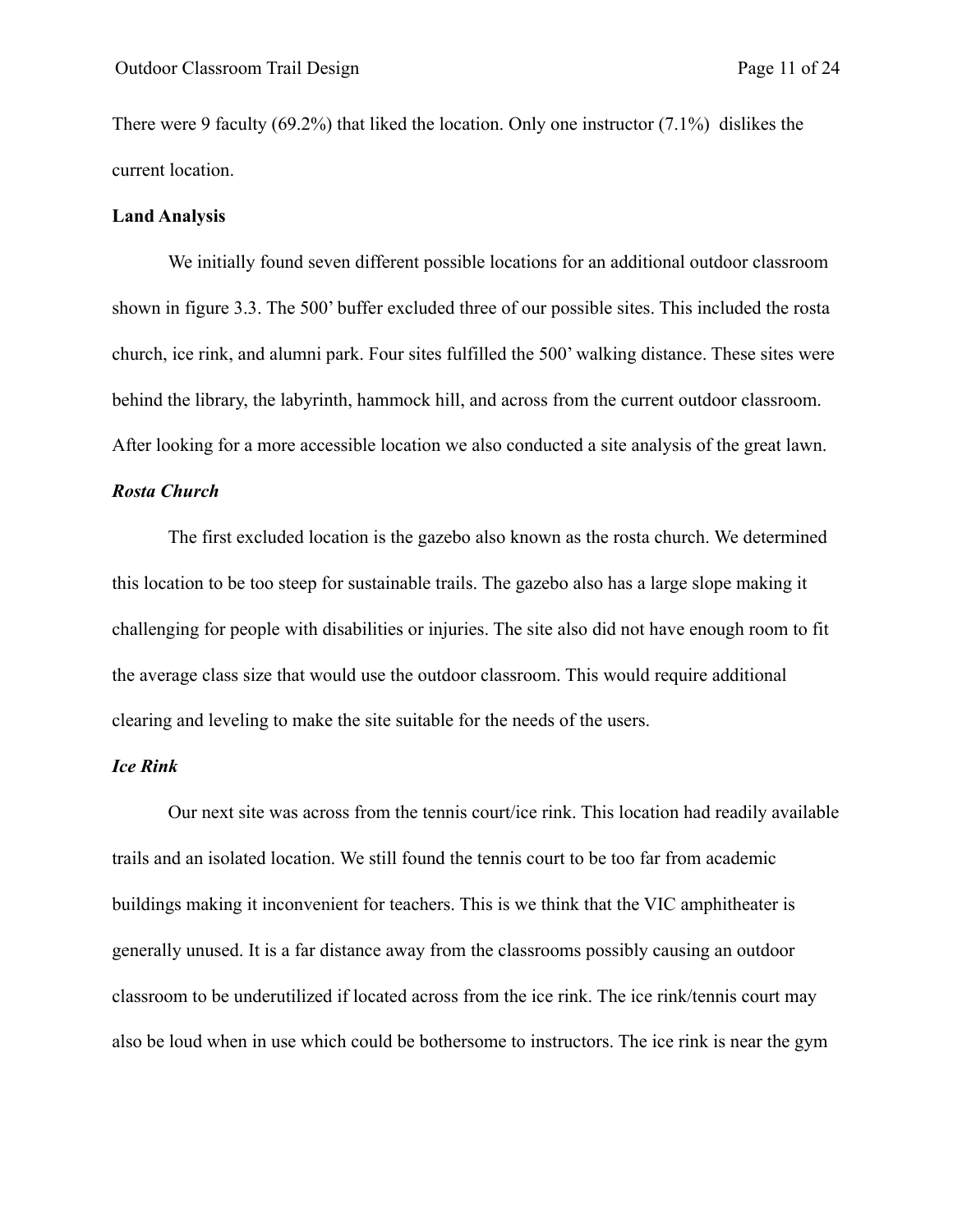so that students would be able to have bathroom access. It also has a brick walkway that would be sufficient for student use. It is preexisting so there is no major trail building necessary.

## *Alumni Park*

The alumni park was also considered as a site of the outdoor classroom. During site, assessment freshmen dorms were loud. This could disrupt teachers and students. The alumni park There was still 42.9% of instructors and 45.3% of students that want an isolated location. This disqualified the alumni park for being neither convenient nor isolated. It also is in the open exposed to the elements. This site is close to the administration building but does not have other close bathrooms.

#### *Joan Weil Library*

 Putting a classroom behind the Joan Weil Library would be convenient for students and teachers. It has quick access to the academic buildings. It is also close to the library which also has some classrooms. The library also would provide a wind protection from the wind that comes from the lake. One of the issues with the site is that it is on the living roof of the classrooms. Building a classroom in this location could conflict with the construction parameters of the library. The site is next to a frisbee golf basket which could interfere with classes if someone is playing a game. Frisbees can propose a hazard to students. The library also has heating systems and generators near the hill that are loud when turned on. When they turn on they would be a major distraction for users.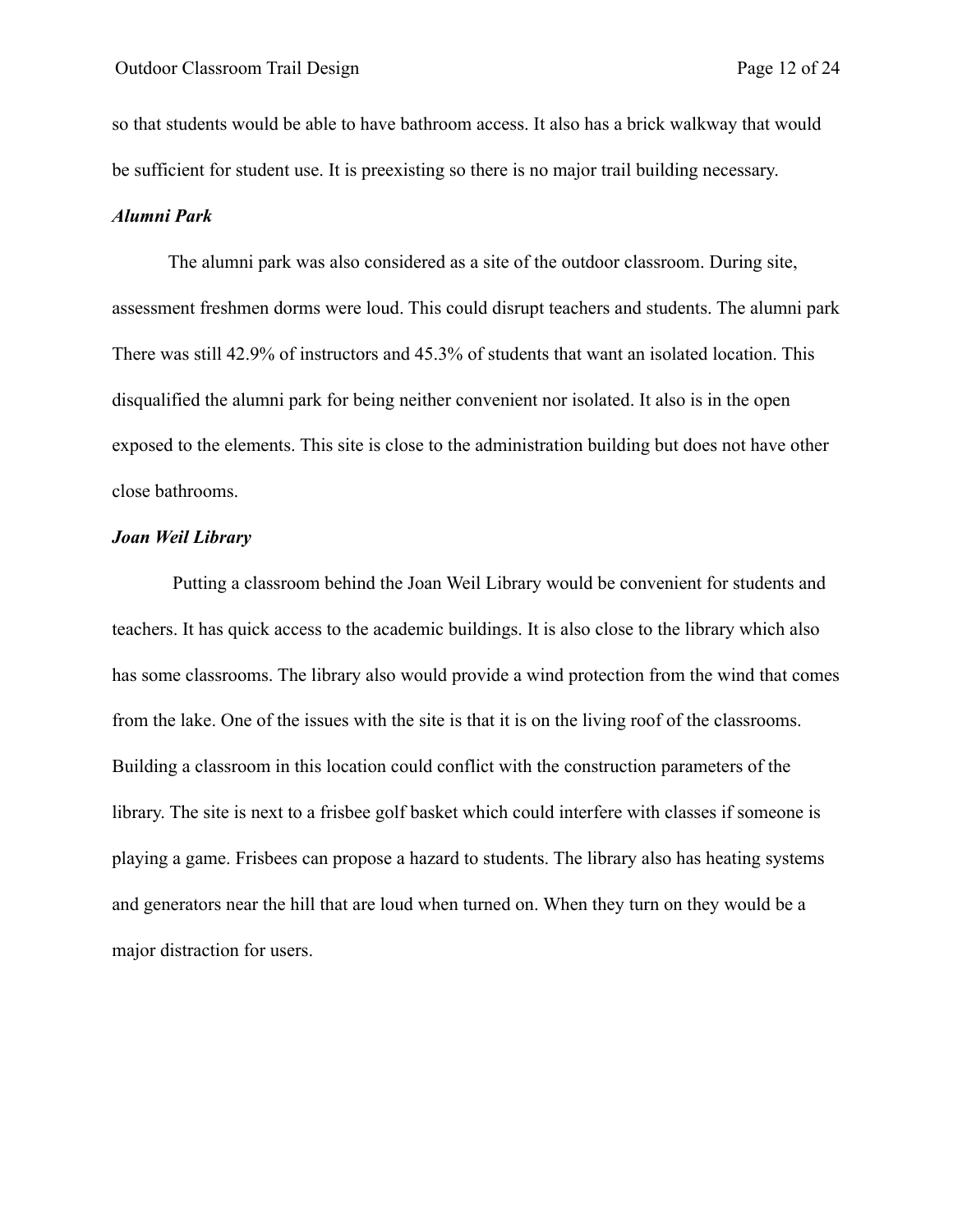#### *The Labyrinth*

Another location that met our 500' requirement was the labyrinth. This location is across the street from the academic building. The ground is flat at the labyrinth making it easier to walk. It is sheltered with trees providing an isolated location, barrier for noise, and protection from the wind. The labyrinth already is a popular feature on campus. The labyrinth has bird feeders and a rock circle/maze. Building an outdoor classroom would likely mean the removal of these features. The labyrinth is in a wet area, especially during the spring. This makes it less suitable for users, electronics, and trails.

#### *Hammock Hill*

Hammock Hill was another location we considered. This location has no trails but is directly across the road from Pickett Hall. This spot is in a small woodlot. This makes it quieter and isolated. It is also close to the student center, LMS, a parking lot and lake making it a central location with access to bathrooms. The downside to this location is the steep slopes and soil. There is already a pit on the parking lot side of the hill. It is unknown what has caused this hole, but it brings concern for development on the site. It is a steep slope to major access points like the student center and library where students may develop social trails.

#### *Outdoor Classroom Hill*

Our last initial site was on the opposite side of the hill to the current outdoor classroom near campus safety and Pickett Hall. This location already had one designated trail that transects the hill. This trail has two staircases up each side of the hill and has a paved section on the flat top section. There are also two unmaintained social trails from Freer Hall to the current outdoor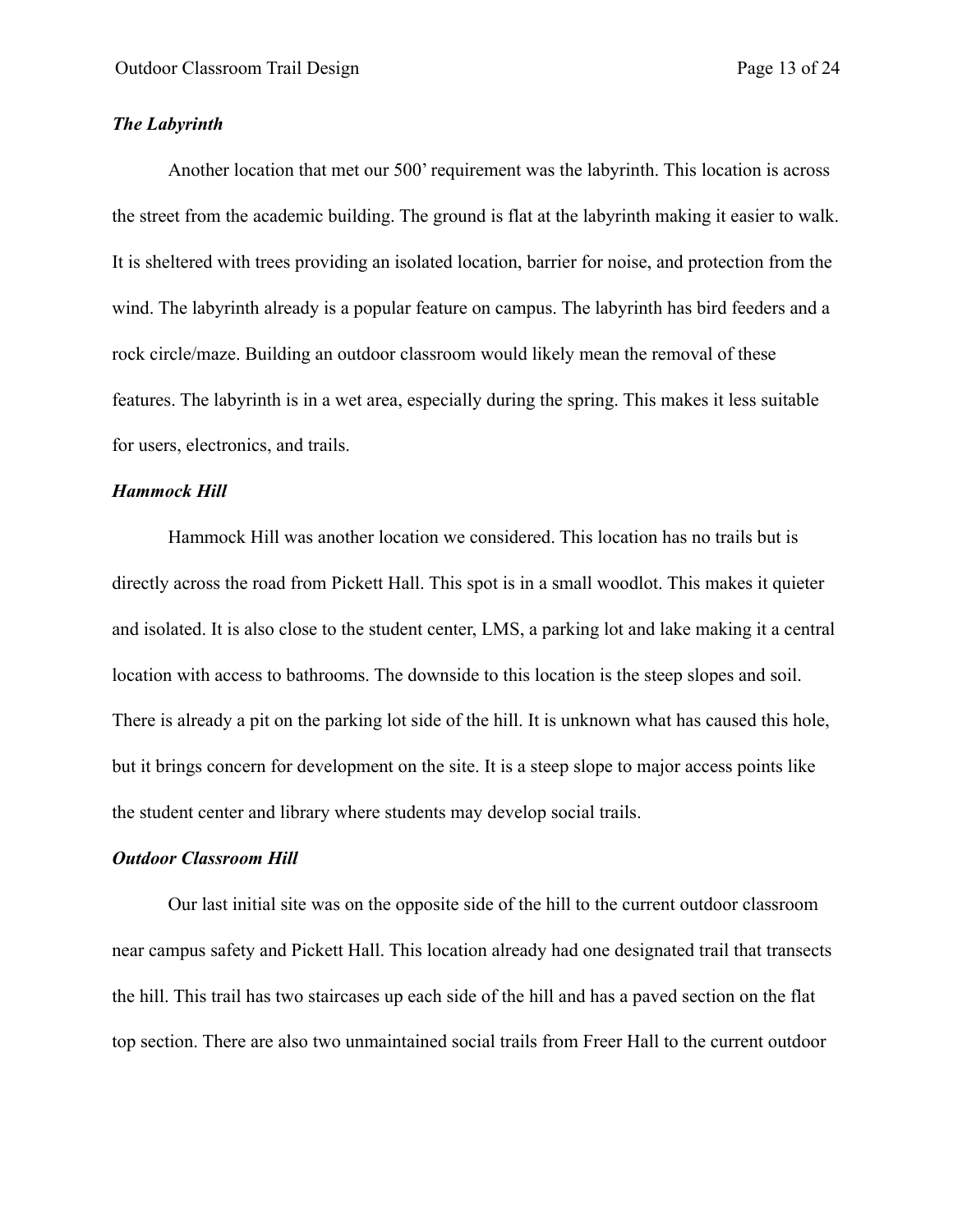classroom. There is less tree cover at this location than at the current outdoor classroom, but still has trees to provide a noise and wind barrier.

## *Great Lawn*

One of the outdoor classroom locations we did not initially consider was on the great lawn. There is a smaller lawn by Clinton and Franklin that is partially used for student orientation and graduation. This location would be accessible to people with disabilities rather than the other locations. It is openly exposed to the lake. A lake view can be beneficial for teaching especially with classes that discuss water sources. However, water bodies like lakes allow for easier wind and sound travel. Wind can dampen sound and also make it feel colder. When there is no wind sound can easily travel across the lake. Either scenario can cause the outdoor classroom to go unused.

#### **Field Survey**

### *Social Trail*

As expected from visual observations, the existing grade along the trail to the existing classroom is fairly steep (Photo 11). There was an average grade of 17.29 percent on the suggested trail from freer to the current outdoor classroom (Figure 4.2). We determined this by dividing the rise 26.8 feet by the run of 155 feet. The first section had a rise of 11.4 feet with a run of 50 feet with a grade of 22.8 percent. The second section had a rise of 5.1 feet and a run of 37 feet with a grade of 13.8 percent. The third section had a rise of 2.6 feet and a run of 13 feet with a grade of 20 percent. The fourth grade had a rise of 7.7 feet and a run of 55 feet with a 14 percent grade.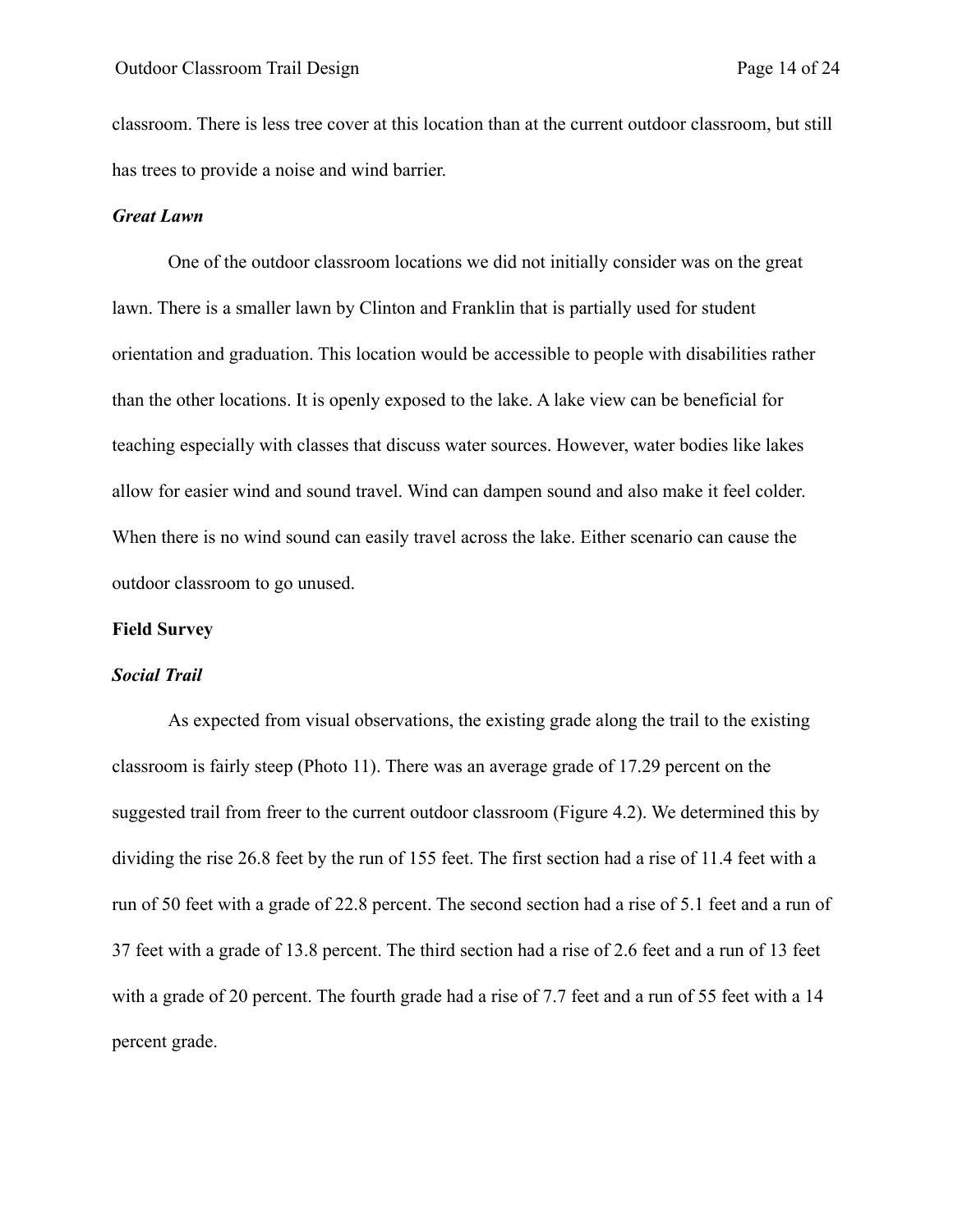#### *New Trail*

The new trail measurement we took was from the paved path to the planned outdoor classroom site (Figure 4.1). The new trail survey section had an average grade of 12.04 percent. We found this by dividing the rise of 10 feet by the run of 83 feet to get the average of the entire grade. The first slope of the new trail had a rise of 2 feet and a run of 25 feet with a grade of 4 percent. The second grade had a rise of 5.1 feet with a run of 27 feet with an 18.9 percent grade. Our third and last section had a rise of 3 feet with a run of 30 feet with a percent grade change of 10 percent.

## *Accessibility and Sustainability*

Both trail sections are over the maximum of 10% average trail grade for building sustainable trails as suggested by the US Forest Service. It is also unable to fit the design criteria for American Disabilities Act (ADA) standards of a 1:12 ratio maximum (U.S. Access Board, n.d.). This means that any trails built on the outdoor classroom hill will be unaccessible and require structures.

## **Recommendations**

## **Outdoor Classroom Location**

Two sites would fit our needs for an outdoor classroom. Our primary recommended location is across from the existing outdoor classroom. This site has a cleared area and already has preexisting trails. It will also have less of an environmental impact than other locations because they require more trail construction. The outdoor classroom hill is secluded while also being a convenient distance from the academic buildings. This location is also centrally located as many faculty requested. It is also surrounded by trees that provide protection from the wind. It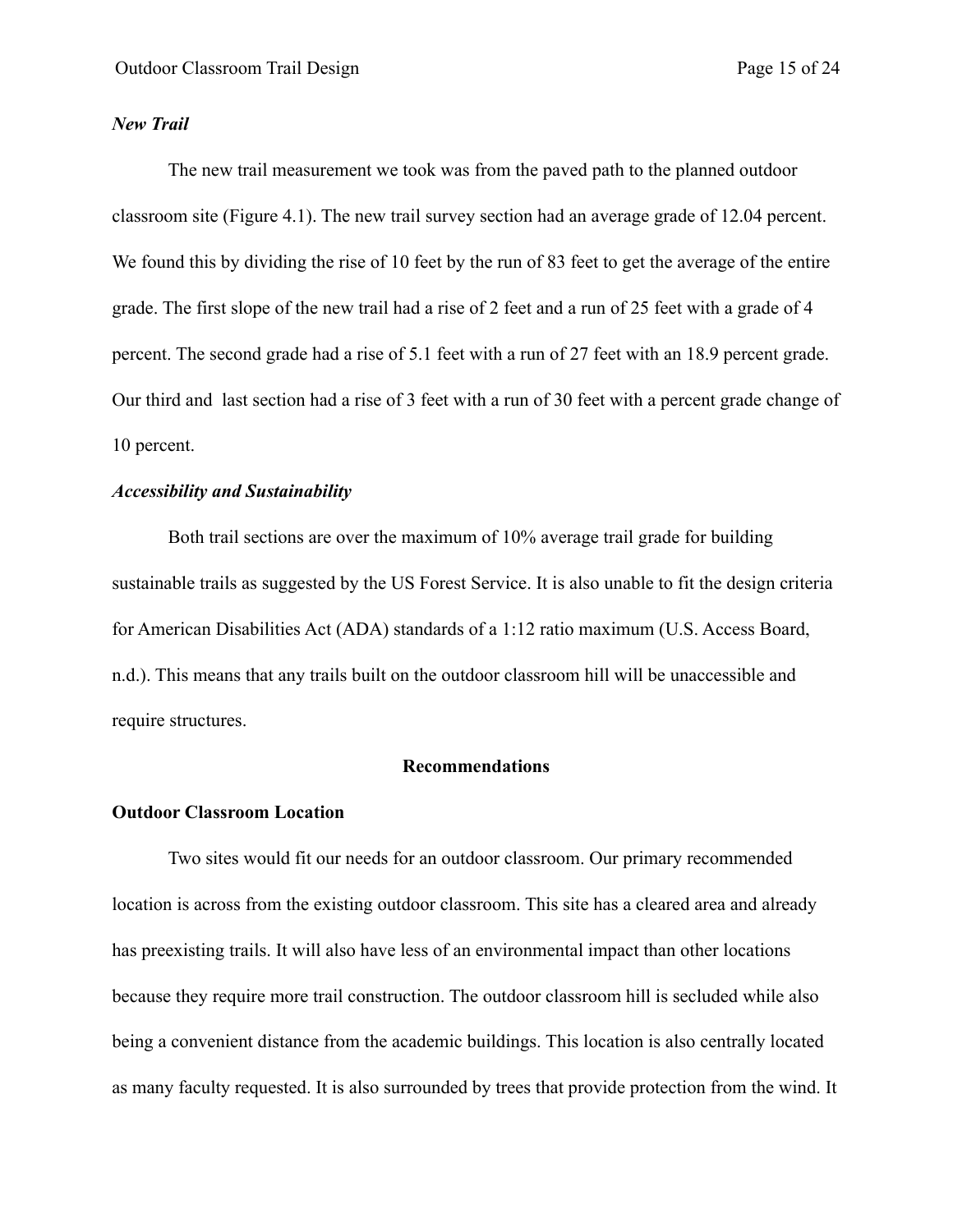is near the main road so as much of the noise The downside to this location is that it will not be accessible. This is why our second recommendation is the great lawn. The great lawn is further away from the academic buildings, but has a flat brick walkway. So does not require much trail work. This is why my paper focuses on trails for our primary location suggestion.

## **Trail locations**

Due to the small area of the outdoor classroom hill it is unfeasible to make a bench cut trail. This is where the trail is cut out of the side of the slope to form the trail. There are two major social trails that are from Freer Hall. Due to this there is a reduction on the amount of vegetation on these hills. It would be both challenging due to the geography of the location and the additional removal of trees and vegetation that would be required. The two current social trails from Freer Hall are fall line trails (Figure 5.4). Fall line trails can increase erosion, because they give a path for the water to flow freely. Water flows down the path with the least resistance which would be our trails. This proposes a challenge, but there are ways to accommodate such steep inclines.

#### *Social Trail One*

The first social trail is to the right of the hill (Photo 7). It goes to the front of the outdoor classroom. Maintenance has put up rip rap and a retaining wall to the right to prevent erosion. It has not been able to fully protect this trail as it has started to erode on both sides of the retaining wall (Photos 7  $\&$  8). The retaining wall has also created more of a berm on this trail (Figure 5.1). This causes the water to be sent onto the trail and erodes the soil from the sides of the trail. I do not recommend further use of this trail. This trail can be closed to allow for growth of plants to stop the erosion. Revegetation and adding signs is one way to ensure closure. Revegetation can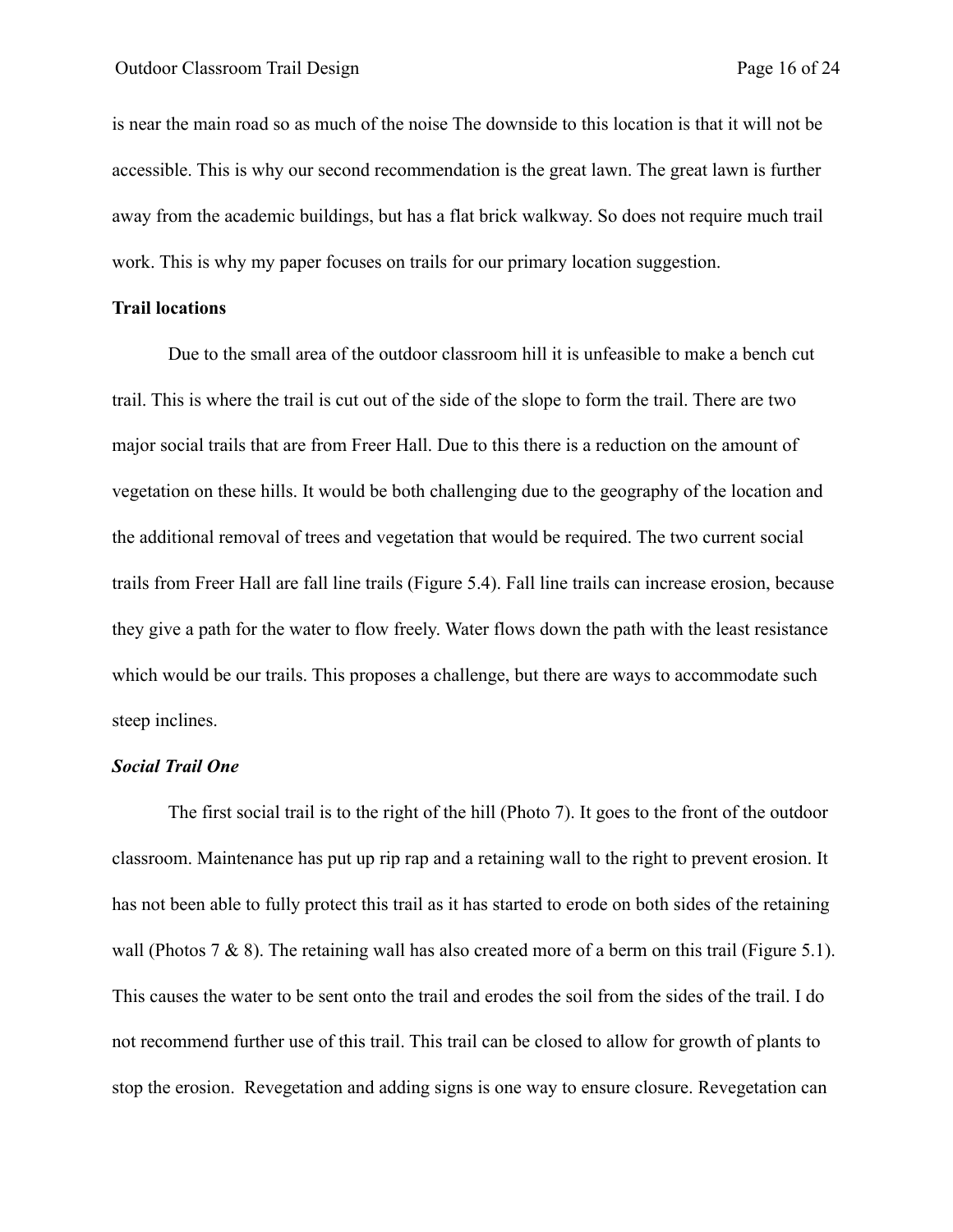include putting logs and sticks over the trail to prohibit use and encourage plant growth. I do not advise turning up the soil, because it could be eroded. I would also recommend a sign that says trail closed for environmental restoration to deter users from taking this route.

#### *Social Trail Two*

The second social trail is our preferred site (Photo 11). The second social trail is established, but does not have a sustainable design. It is used for accessing the power lines behind the academic buildings. It is closer to Freer Hall than the first social trail. It also goes behind the first outdoor classroom. This makes it so it is less of a distraction to the first outdoor classroom. This trail is steep, but it is not as steep as other trail approaches (Figure 3.1, 3.2, and 3.4). Making it the preferred site for a trail from Freer. This site is more suitable, because it already has a precut trail corridor. There is no needed vegetation removal to make this trail, because the trail is wide to accommodate vehicles. The second social trail is 155 feet in length to the current outdoor classroom.

#### *New Trail*

A new trail will have to be created from the paved path to the outdoor classroom. This trail will go straight from the middle of the paved path to the new outdoor classroom. This section of trail has a more moderate slope. Moderate slopes are better for trail design. The new trail is only 83' long.

## **Trail design and construction**

With such steep slopes over 10% average grade there is a limitation on the options available for trail building sustainably. The most common solution to building trails in steep locations is steps and staircases. There are two materials that staircases The most sustainable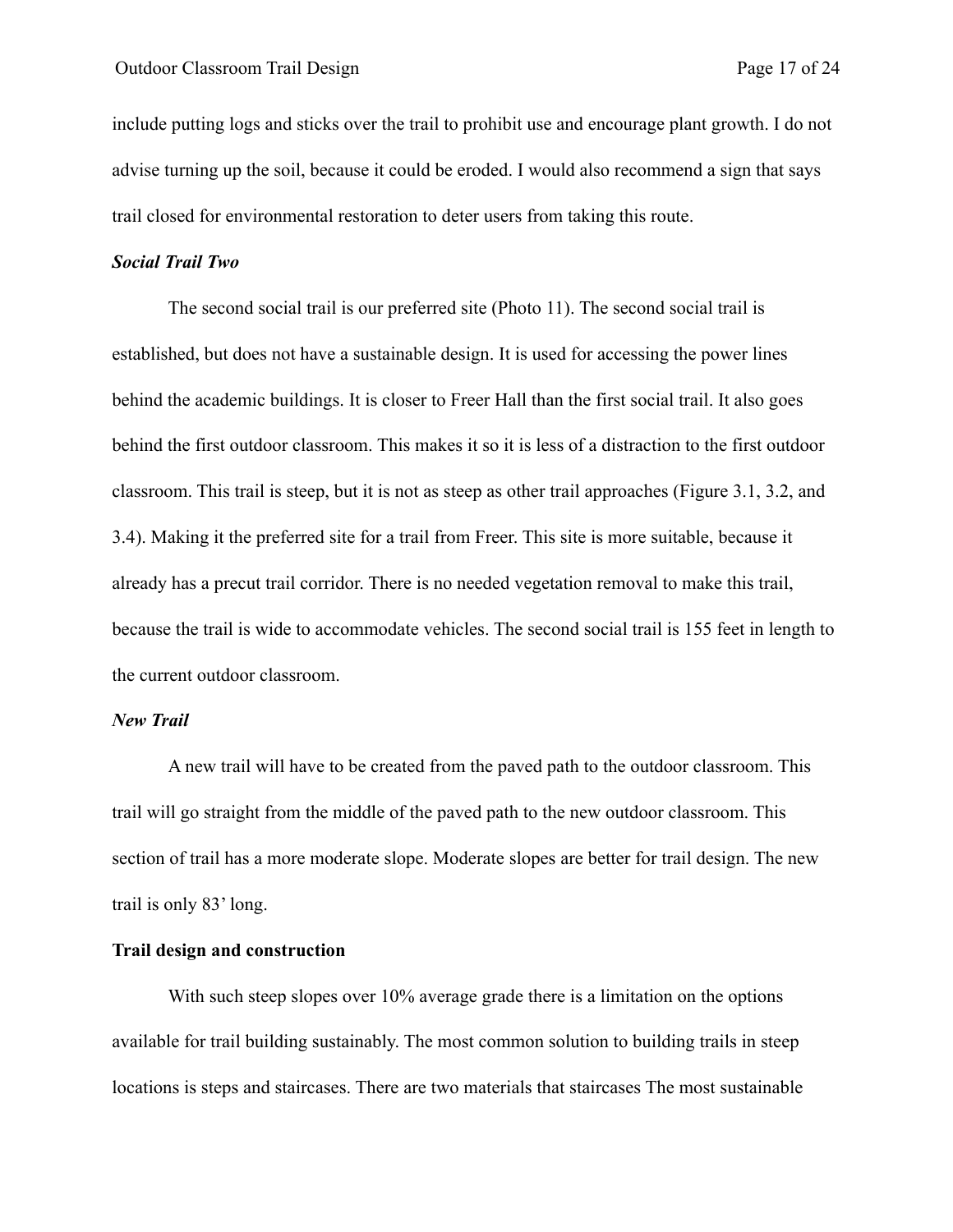option for stairs is using rock. Rock stairs last longer than the other alternative medium of wood. Wooden staircases will rot over time. Wood may be used, because it is a difficult to find and move the rocks needed to build a staircase.

#### *Stair Design*

Rock steps could be made out of large rocks or an entrenched tombstone design. Large rocks are used as the entire step with two flat faces (Photo 18). The large stones are placed directly behind each other. The large rocks have two smaller rocks that are on the sides called gargoyles to prevent erosion. This requires finding rocks that match the dimensions needed for the staircase. Entrenched tombstone staircases can utilize thinner rocks and uses gravel, crush and mineral soil to fill-in the step landing (Photo 19). The tombstone design is not as erosion resistant as the tuck behind method.

The Paul Smith's area does not have the readily available rock that other locations have. This makes the wooden staircase the best option for trail construction. There are three ways to build staircases on trails. The least sustainable is the current construction used where the staircase is built up using pillars and cribbing. The current stair case design does prevent the wood from touching the ground and rotting faster, but it uses significantly more wood than other trail constructions (Photo 10). The box stairs and the entrenched log stairs are both set into the ground. The entrenched log is very similar to the tombstone design. A log is dug into the ground then backfilled with dirt and gravel. This is the easiest design to implement, but it is also the most likely to wash out. It does not last very long especially without regular maintenance. The trail to the point next to LMS has this style steps. It has washed out over time and it is presumable that this would also occur if used for this trail. The last design in the box step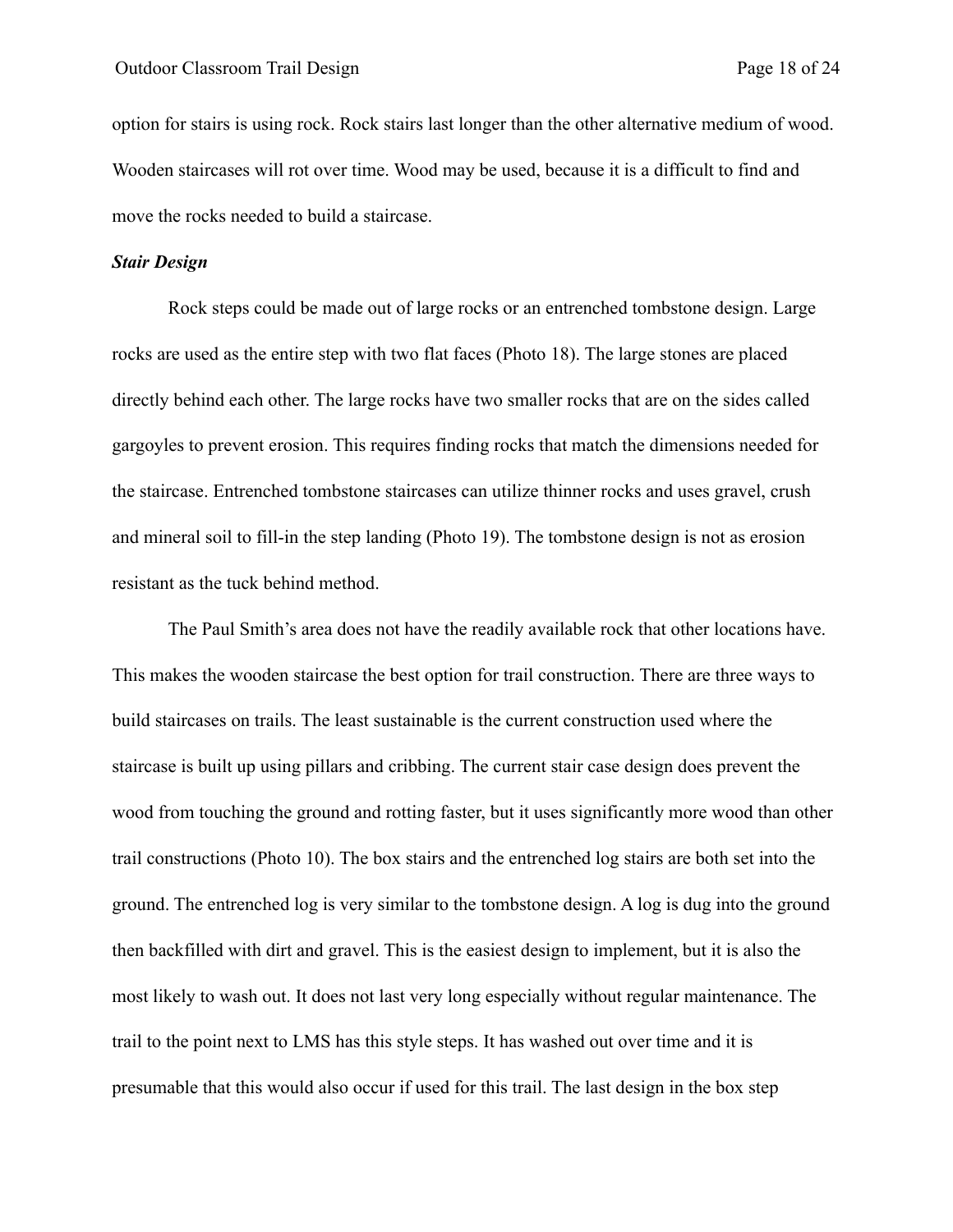(Photos 14 & 15). Box steps are U-shaped box that is dug partially into the ground and then filled with soil and gravel. The boxes are overlapped to make a step. This allows for a step landing pad that is flat. These types of stairs do not wash out as easily as others, because the soil is trapped on three sides. Lumber for constructing the trails can be made at the Paul Smith's lumber mill to reduce costs. It is significantly less lumber than the original staircases on the hill. I recommend this style of step, for this trail construction.

#### *Stair Dimensions*

Although our trail is unable to accommodate standard accessibility we wanted to design with people with disabilities or injuries in mind. We recommend steps of 6 inches so that it is more accommodating to people in crutches rather than regular 7.5 inch step height. We took the rise and divided it by 6 inches to find how many steps we needed. We found that the run or tread of each step was also larger than a normal step that is generally 9 inches. The longer treads of this construction will allow more time for people to walk on a flat grade and prepare for the next step.

We found that 54 steps throughout the second social trail would be needed. After determining the number of steps you're able to find the run of the step. The run for the 6" step is an average 34.4 inches for this location. I recommend further breaking down the overall trail into the different grade changes to match the geography. The first grade on there will be 23 steps that have a run of 26 inches. The second grade had 10 steps with a run of 44.4 inches. The third grade will have 5 steps and a run of 31.2 inches. The fourth grade will have 15 steps with a run of 44 inches. Our new trail has only one section of grade with a high grade percentage of 18% (Figure 4.1). This smaller section only needs 5 steps with a 60 inch run. I would advise making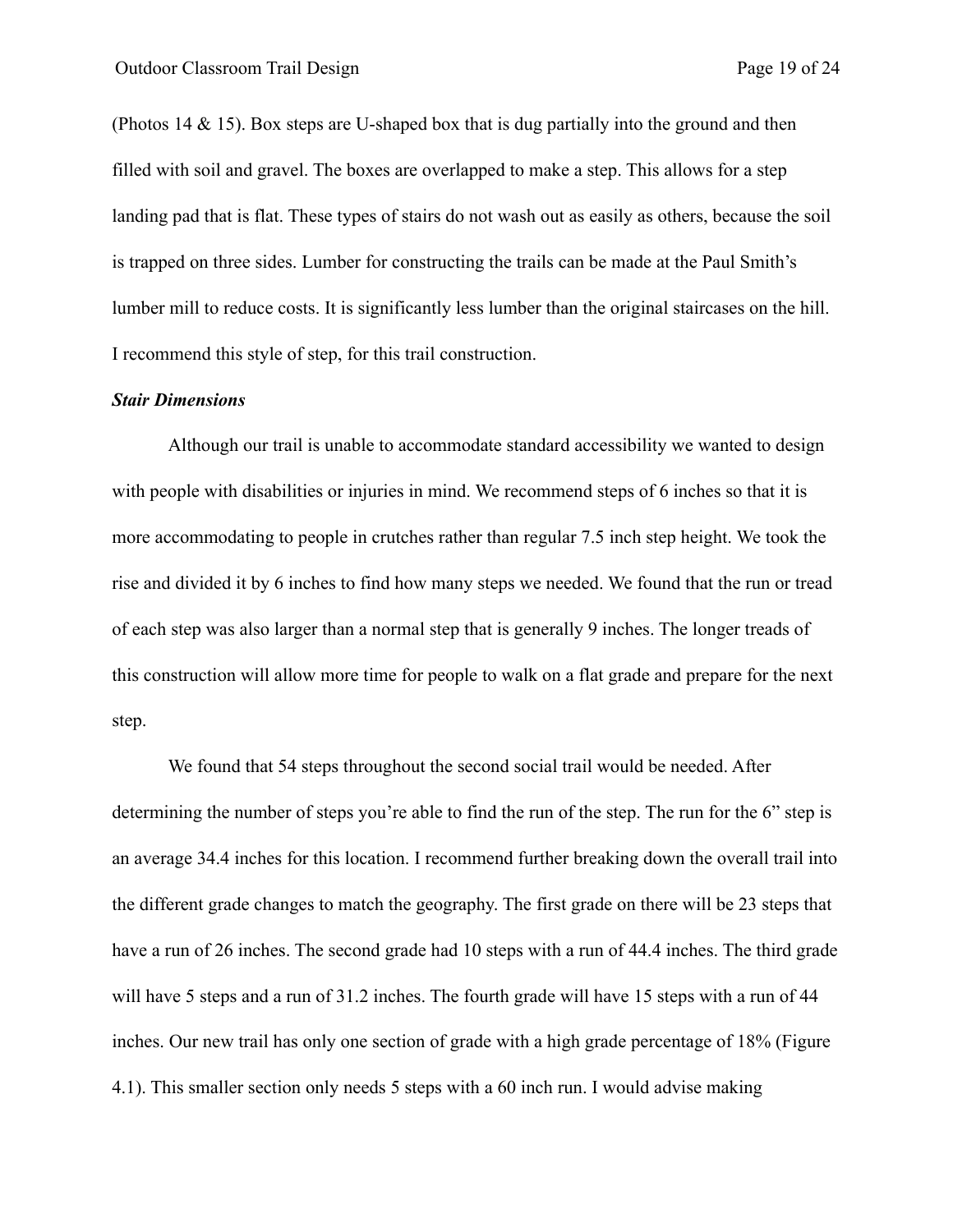entrenched log steps for this section, because the steps are spaced out and a box step would be difficult.

## **Conclusion**

Outdoor classrooms are a fundamental part of experiential learning. Many of the courses offered at Paul Smith's College revolve around the natural world and its protection. The outdoor classroom can be used as a case study for sustainable design and also outdoor education. Sustainable trails can be a learning tool while functioning in its traditional role to protect the environment and users. By adding trail infrastructure it will be putting the college one step closer to its mission and vision.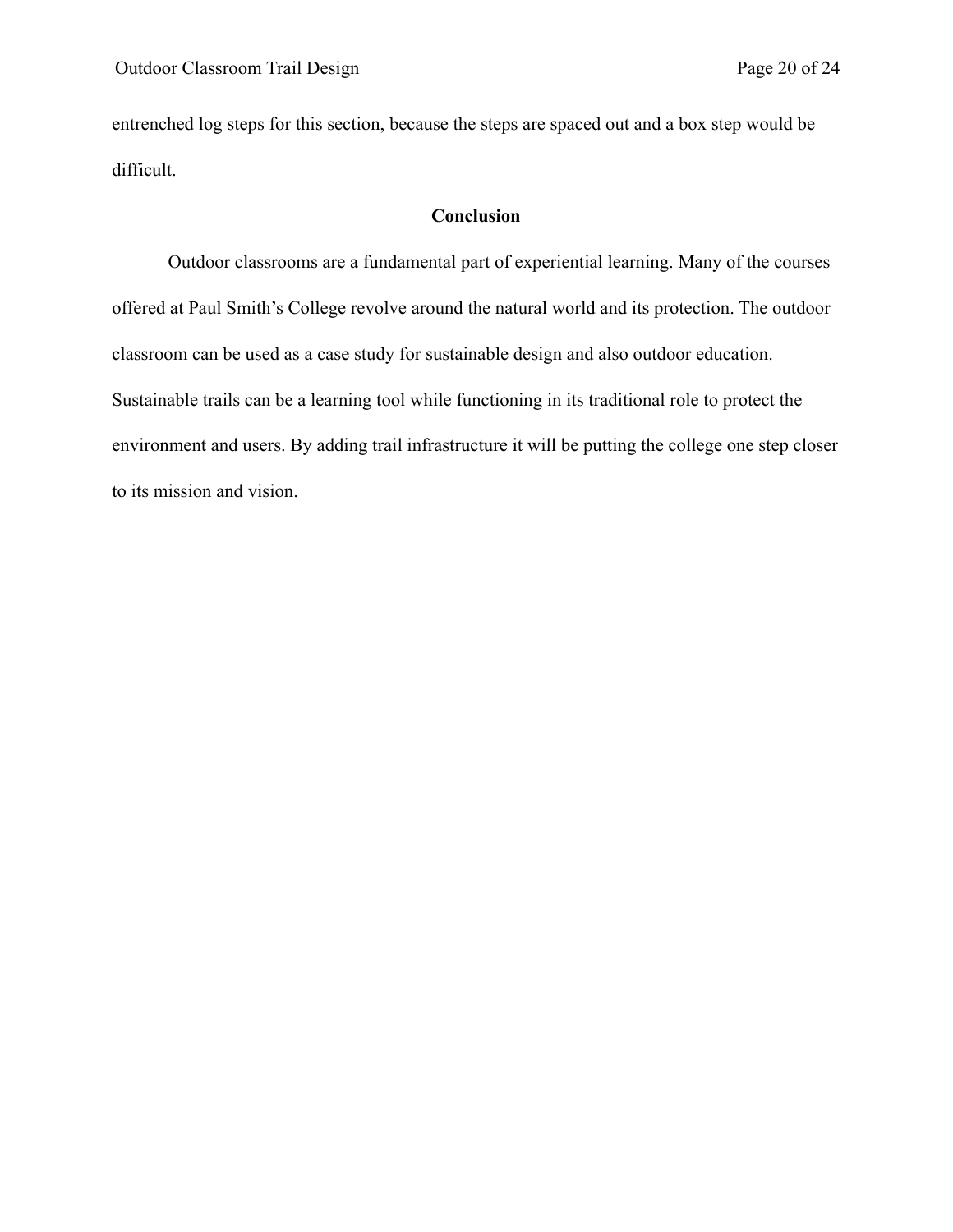#### **Acknowledgments**

Firstly I would like to thank my capstone team Shannon McPheeters, Derek Thompson, Nate Brangan, and Annie Dehaven. Especially Shannon McPheeters and Nate Brangan. Shannon McPheeters collaborated with me on the student and faculty surveys. Nate Brangan provided GIS mapping that was essential for determining the location of the outdoor classroom and trails. I would like to thank Deborah Naybor for her continual mentorship in addition to her guidance with the field surveying. Alivia Acosta and Andy Migliazzo gave invaluable input and suggestions for a sustainable trail design with the constraints of our suggested location. My advisor and instructor Dave Simmons provided guidance to location and trail building. Dave was also considerate and changed the format of my PRK 475 project presentation when the school scheduled my capstone presentation during his class. It is also important to thank the anonymous survey takers who gave us the responses we used to determine the design, location and need for the outdoor classroom. Lastly, I would like to thank family and friends for their constant encouragement and support.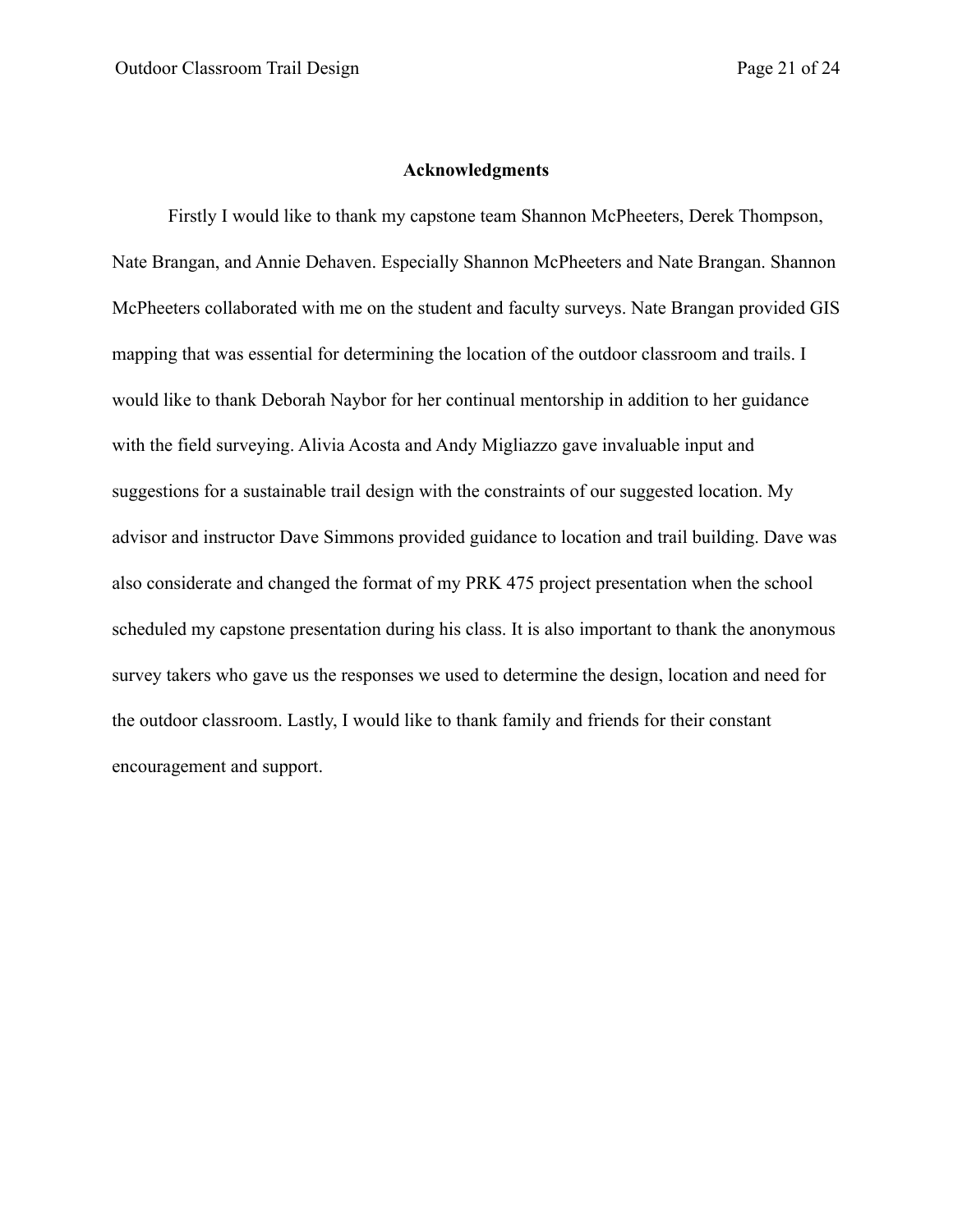#### **References**

- AccessTrails & Stephens Creek Nature Park SWTrails/Portland Parks & Recreation. (Photo 16) (n.d.). *Operations and maintenance*. Retrieved April 16, 2022, from https:// www.accesstrails.org/overview/stephens-creek/maintenance.html
- American Trails & Massachusetts Department of Conservation and Recreation. (2008, January). *Building sustainable trails: Key design elements*. Building Sustainable Trails: Key Design Elements - American Trails. Retrieved April 13, 2022, from https:// www.americantrails.org/resources/building-sustainable-trails-key-design-elements
- Association for Experiential Education. (n.d.). *What is Experiential Education*. Retrieved April 11, 2022, from https://www.aee.org/what-is-experiential-education
- A. Golden (2014, June 14) *pin on bush foundation: Outdoor classroom, outdoor learning spaces, outdoor learning*. Pinterest. (Photo 3) Retrieved April 10, 2022, from https:// www.pinterest.com/pin/414542340673844800/?mt=login
- Barros, A., & Marina Pickering, C. (2017). How networks of informal trails cause landscape level damage to vegetation. *Environmental Management*, *60*(1), 57–68. https://doi.org/ 10.1007/s00267-017-0865-9
- Dobbs, J. (2014, February 12). *A possible future for liberal arts education: Outdoor Classroom, outdoor learning spaces, outdoor learning*. Pinterest. (Photo 3) Retrieved April 10, 2022, from https://www.pinterest.com/pin/6755468165270914/
- Eick, C. J. (2012). Use of the outdoor classroom and nature-study to support science and literacy learning: A narrative case study of a third-grade classroom. *Journal of Science Teacher Education*, *23*(7), 789–803. https://doi.org/10.1007/s10972-011-9236-1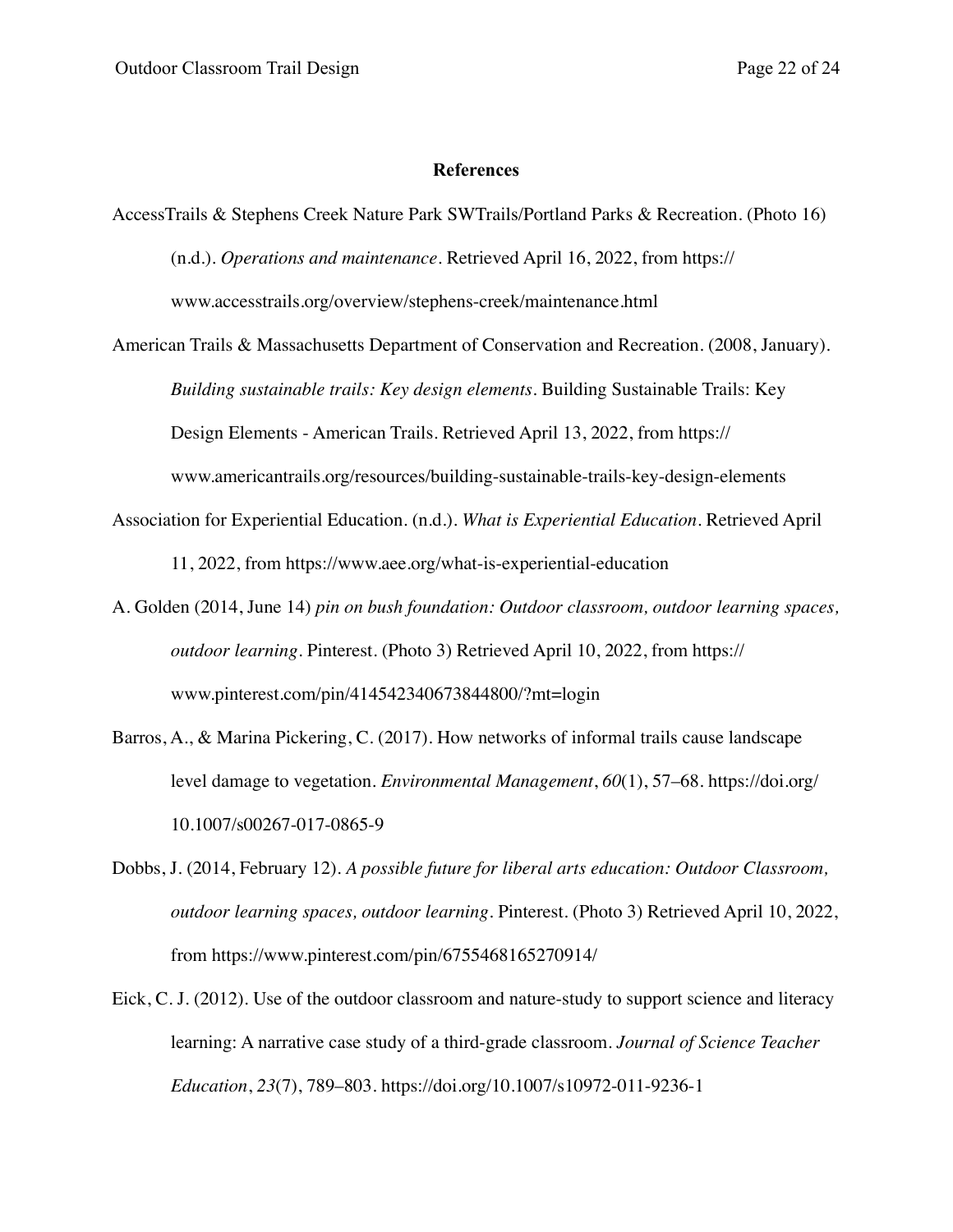Landartista. (2021, January 28). *Top 10 Covid Outdoor Classrooms*. (Photo 1) Retrieved April 10, 2022, from https://learninglandscapesdesign.com/top-10-covid-outdoor-classrooms/

Largo-Wight, E., Guardino, C., Wludyka, P. S., Hall, K. W., Wight, J. T., & Merten, J. W. (2018). Nature contact at school: The impact of an outdoor classroom on children's well-being. *International Journal of Environmental Health Research*, *28*(6), 653–666. https://doi.org/ 10.1080/09603123.2018.1502415

- Natural Lands. (2020, October 5). *Stairs and trails*. Natural Lands. Retrieved April 13, 2022, from https://natlands.org/stairs-and-trails/
- Ng, S., Leung, Y, Cheung, S., & Fang, W. (2018). Land degradation effects initiated by trail running events in an urban protected area of Hong Kong. *Land Degradation & Development*, *29*(3), 422–432. https://doi.org/10.1002/ldr.2863
- Pisgah Conservancy. (2021). *Rock steps*. Retrieved May 2, 2022, from https:// www.pisgahconservancy.org/trail-academy/rock-work/rock-steps.html
- Samet, J. M., & Spengler, J. D. (2003, September). *Indoor environments and health: Moving into the 21st Century*. American journal of public health. Retrieved April 10, 2022, from https://www.ncbi.nlm.nih.gov/pmc/articles/PMC1447998/
- School Outdoor Learning (SOUL). (2021, December 7). *Home*. SOUL. (Photo 4) Retrieved April 10, 2022, from https://www.schooloutdoorlearning.com/

Superville, D. R. (2020, December 6). *Outdoor Classrooms in the age of covid-19: Pros and cons*. Education Week. Retrieved April 10, 2022, from https://www.edweek.org/ leadership/outdoor-classrooms-in-the-age-of-covid-19-pros-and-cons/2020/06

Stedt, J. (n.d.). *Media and Humanities Pavilion at the Ross School*. (Cover Photo) Retrieved April 10, 2022, from https://johnnystedt.carbonmade.com/projects/6253776